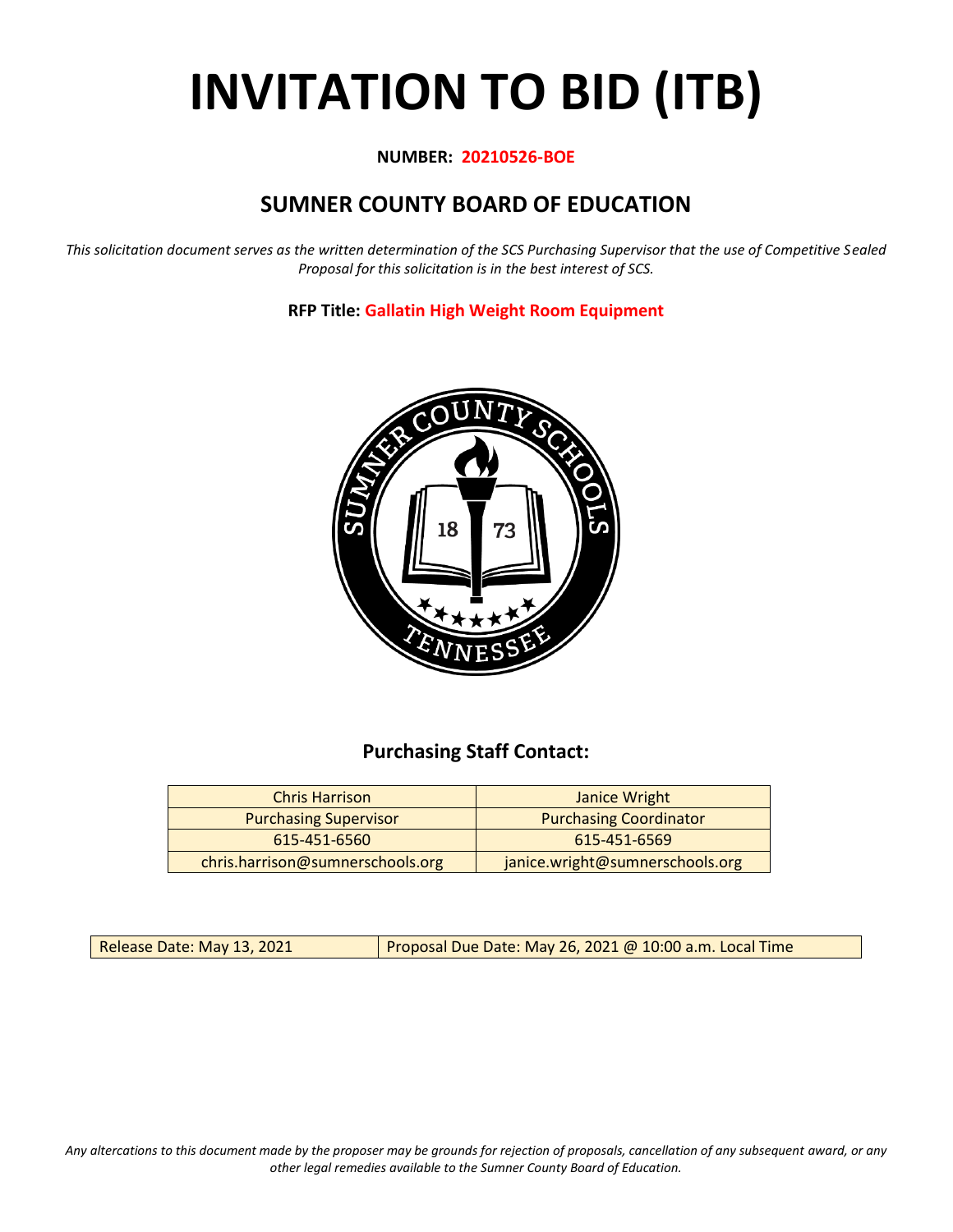# **NOTICE TO PROPOSERS**

There may be one or more amendments to this ITB. In order to receive communication for any such amendments issued specifically to this ITB, the proposer must provide the information requested below to the Sumner County Board of Education (SCS) Purchasing Department. The information may be sent by email to: Chris Harrison, Purchasing Supervisor, chris.harrison@sumnerschools.org. SCS will send amendments only to those proposers which complete and return this information in a timely manner.

| ITB Number:             | 20210526-BOE Gallatin High Weight Room Equipment |
|-------------------------|--------------------------------------------------|
| Company Name:           |                                                  |
| <b>Mailing Address:</b> |                                                  |
|                         |                                                  |
|                         |                                                  |
| <b>Phone Number:</b>    |                                                  |
|                         |                                                  |
| <b>Contact Person:</b>  |                                                  |
| <b>Email Address:</b>   |                                                  |
|                         |                                                  |
|                         |                                                  |
| <b>Printed Name:</b>    |                                                  |
| Date:                   |                                                  |

Emailed amendments will be sent in a Microsoft Word (Office for Windows) or Portable Document Format (pdf) format. Any alterations to the document made by the proposer may be grounds for rejection of proposal, cancellation of any subsequent award or any other legal remedies available to SCS.

Amendments will also be posted on the SCS website **https://sumnerschools.org/index.php/current-bids-and-rfps** and attached to the solicitation listing as a PDF or WORD file. Check the particular solicitation on the Current Bids and RFPs webpage for any posted amendments.

By completing and returning this form, the Proposer has expressed its intent to provide a proposal for **20210526-BOE Gallatin High Weight Room Equipment.**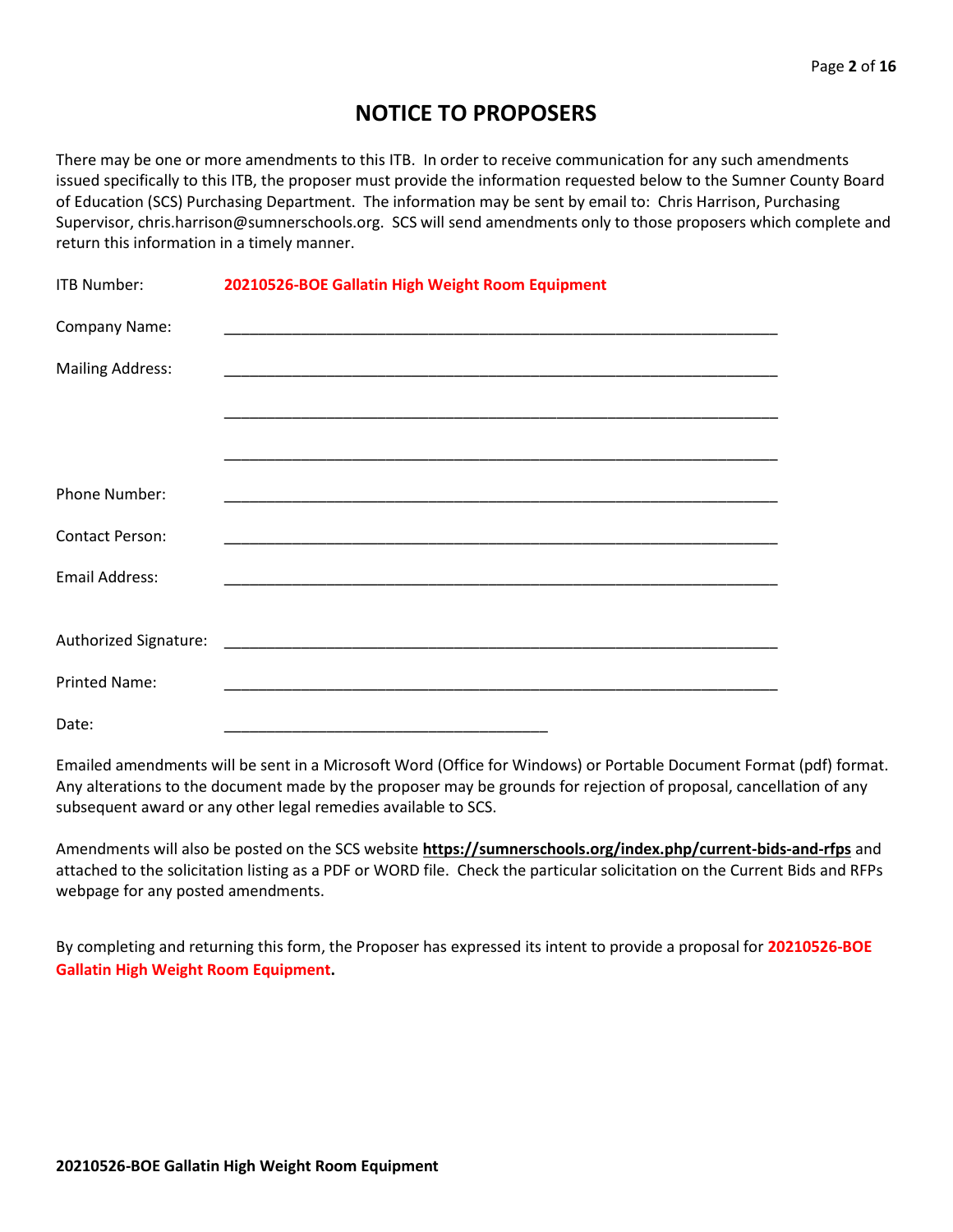# **TABLE OF CONTENTS**

- 1. Specification
- 2. Source Selection and Contract Award
- 3. Schedule of Events
- 4. Delivery of Proposals
- 5. Protests
- 6. New Vendors
- 7. Attachments
	- A. Bid Form/Certification
	- B. IRS Form W9
	- C. Attestation Re Personnel
	- D. Standard Terms and Conditions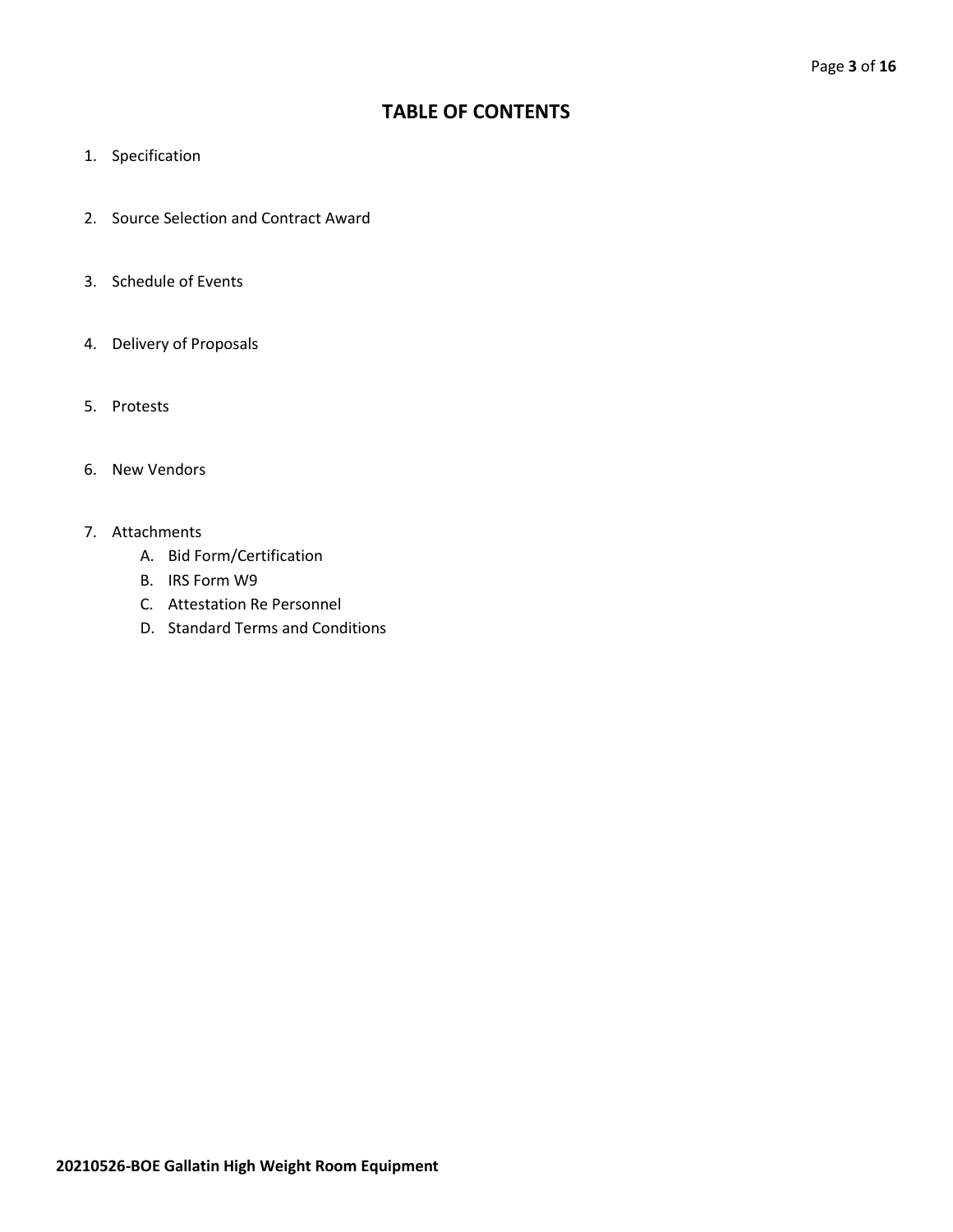#### 1. Specification

SCS requests a quote for the following equipment. Specifications listed are the minimum requirements. All items will ship to Gallatin High, 700 Dan Herron Drive, Gallatin, TN 37066.

Questions related to the specifications are to be directed to Chad Watson @ Chadrick.watson@sumnerschools.org.

Half Rack

- 3x3
- 11 gauge steel tubing
- 1" round cold roll
- Steel safety bars
- Powder coat finish w/ Logos (See configuration below)
- 44"x64"x88" (LxWxH)
- Order Quantity = 24

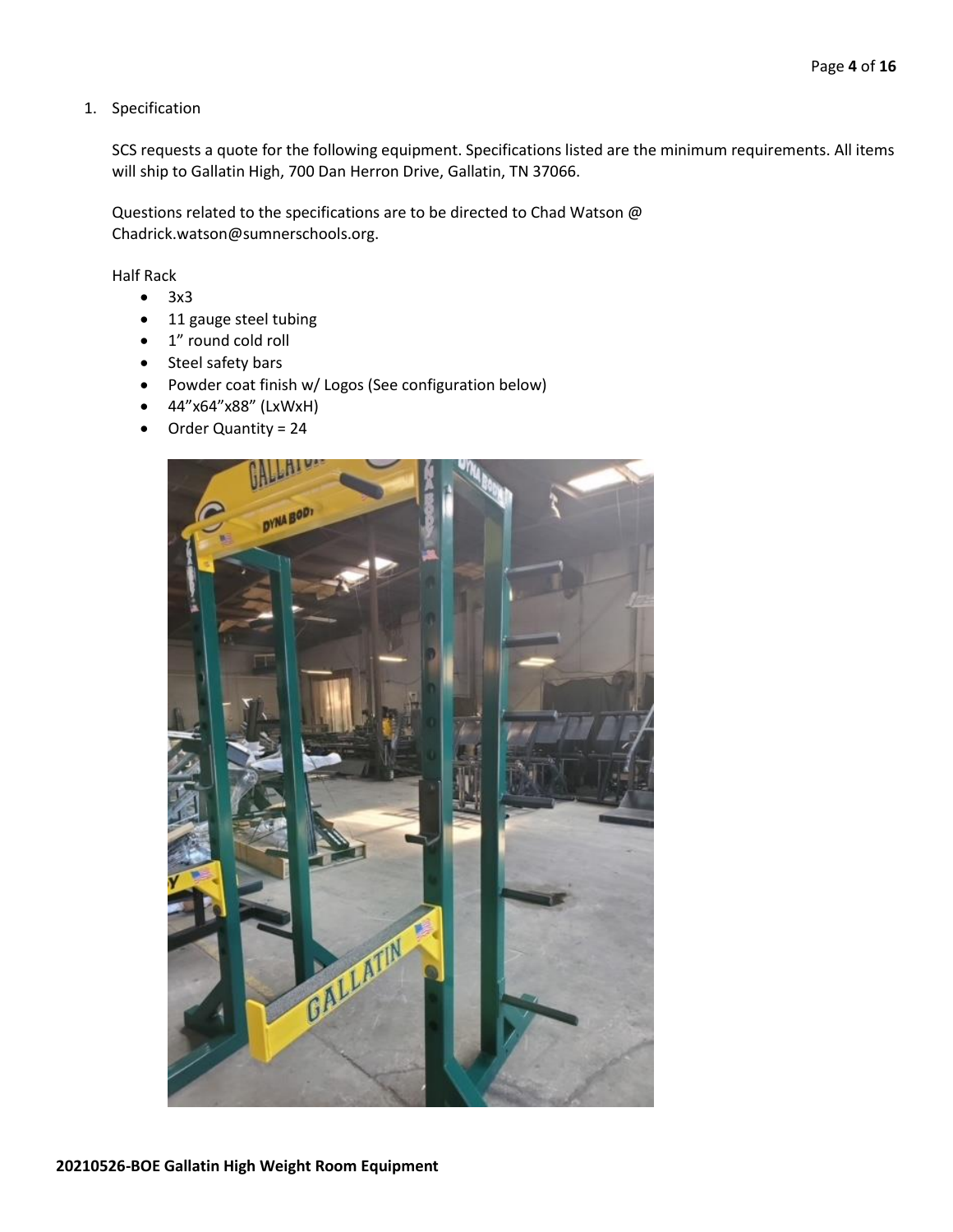Flat to Incline Bench

- 3x3
- 11 gauge steel tubing
- Wheels for easy access into rack
- Naugahyde brand upholstery with 2" high density insulex
- Powder coat finish (Color configuration TBD)
- 3-position adjustment with popper pins or without
- Order Quantity = 24

## Olympic Bar

- 1800 lbs.
- 84"x4"x4" (LxWxH)
- Made in America
- Order Quantity = 24

## Weights (Bumper Plate)

- $\bullet$  125 each = 45lb.
- $\bullet$  48 each = 35lb.
- $\bullet$  48 each = 25lb.
- $\bullet$  96 each = 10lb.
- $\bullet$  48 each = 5lb.

## Dumbbell

- Rubber Coated
- $\bullet$  15 each = 80lb.
- Order Quantity = 2 sets

## Dumbbell Rack

- 3x3
- 1 gauge steel tubing
- Powder coat finish (Color configuration TBD)

SCS proposes to trade in the following equipment. Photos are included.



# • **6 each – Flat Bench**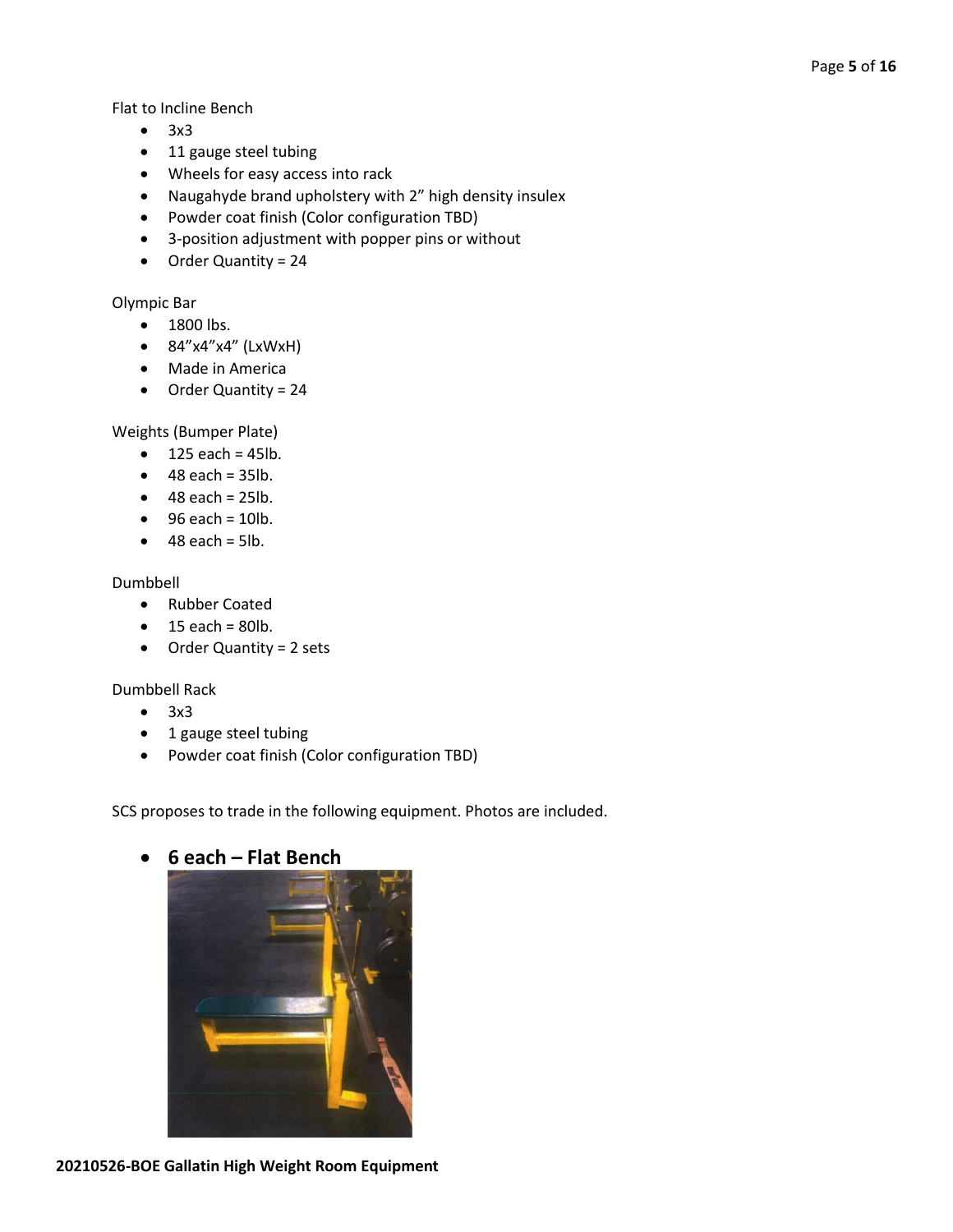• **6 each – Incline Bench**



• **6 each – Power Clean Platforms**



• **6 each – Glute Ham Machine**

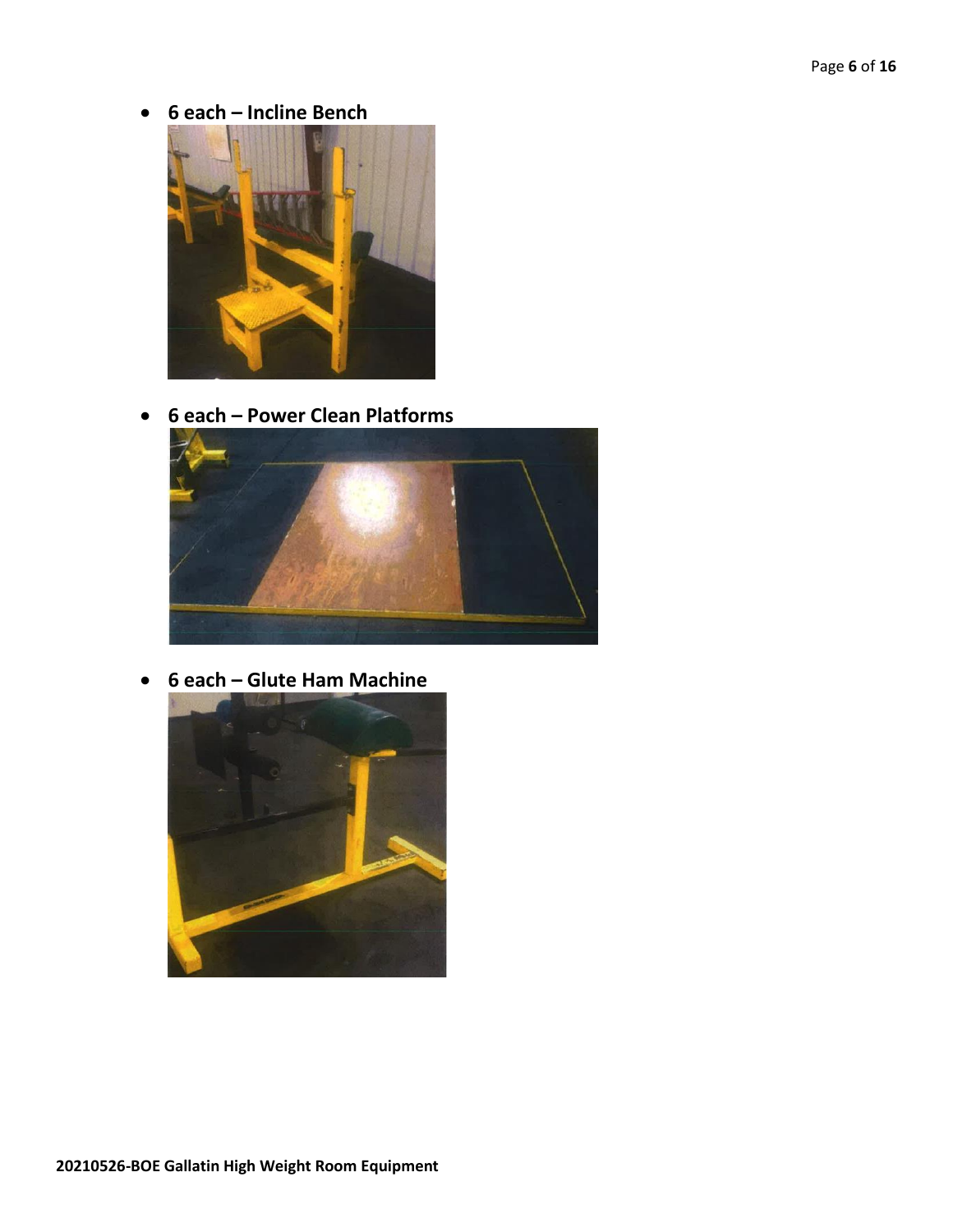• **6 each - Leg Curl Machine**



• **6 each – Lat Pull Down Machine**



• **18 each – Weight Tree**

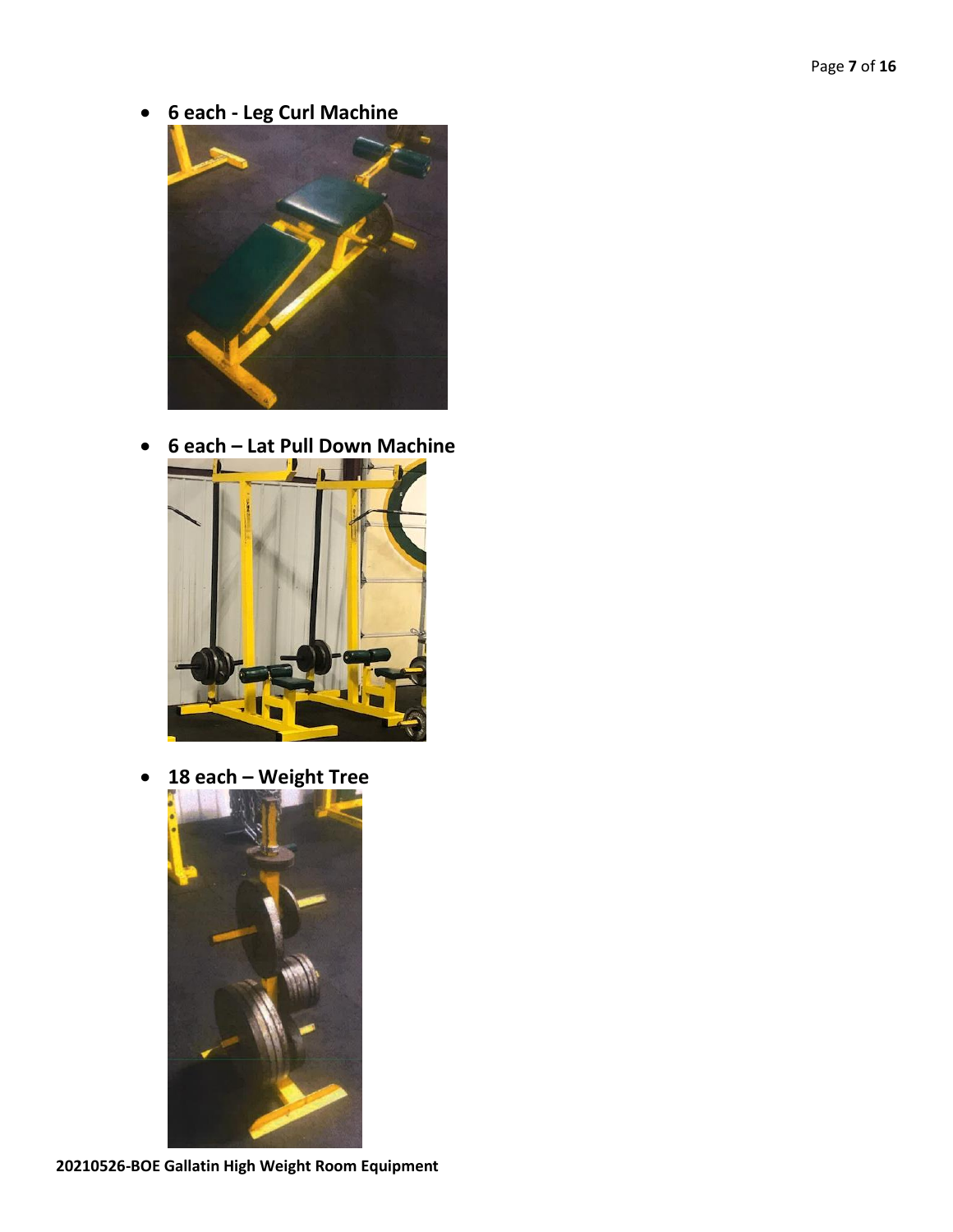• **4 each – Squat Rack**



• **2 each – Aux Bench**

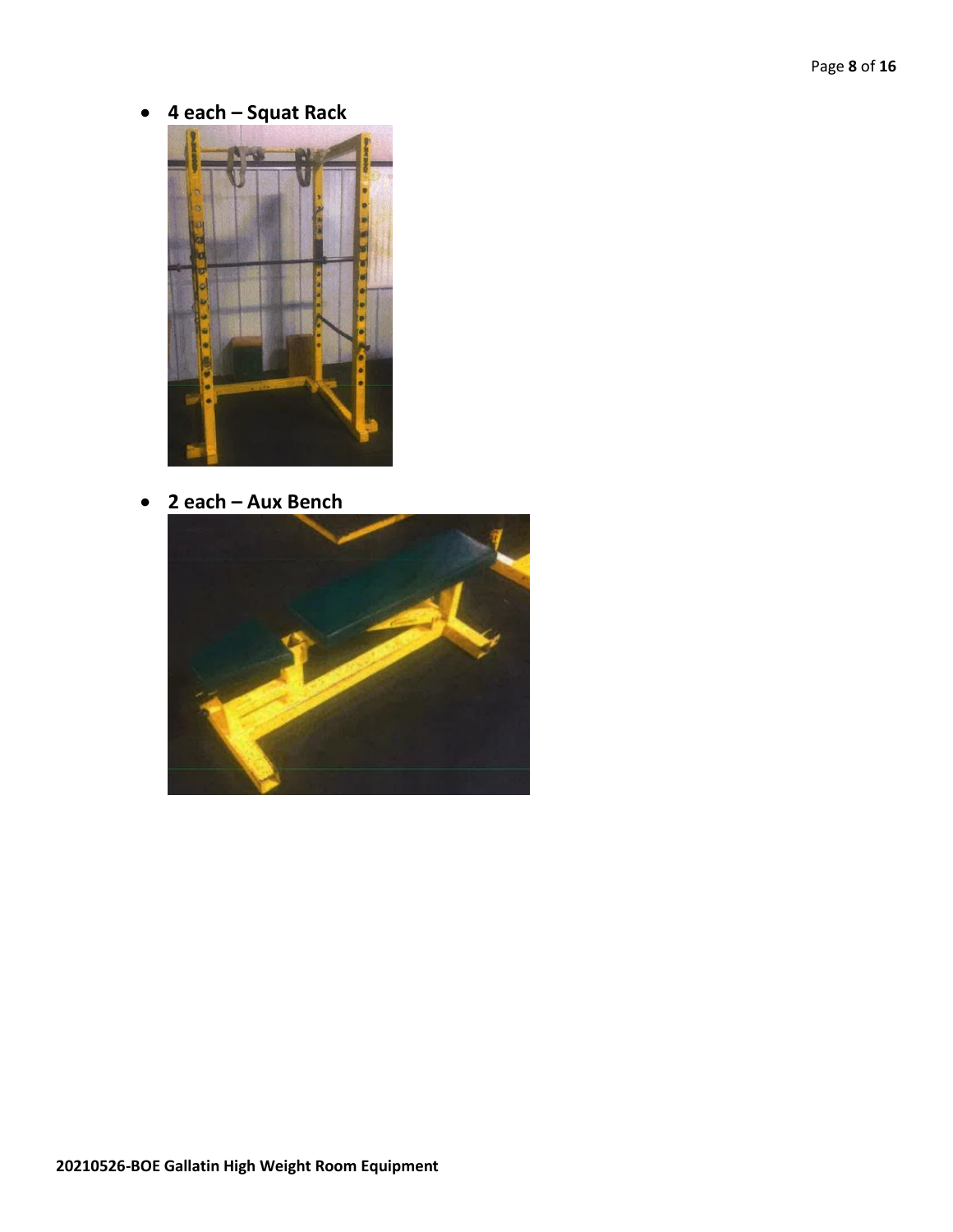- 2. Source Selection and Contract Award
	- Award, if made, will be made to the proposer submitting the lowest cost proposal and whom is also determined to be Responsive.
		- o General Criteria to be determined "Responsive"
			- Does the proposal include all required information?
			- Does the proposal include completed attachment forms?
			- Was the proposal delivered on or before the stated deadline?
	- SCS reserves the right to reject any proposal that takes exception to the specifications unless prior approval is requested and granted by SCS.
	- Upon mutual agreement by both parties, SCS shall grant the right to extend the terms, conditions and prices of contract(s) awarded from this ITB to other Institutions (such as State, Local and/or Public Agencies) who express an interest in participating in any contract that results from this ITB. Each of the "piggyback" Institutions will issue their own purchasing documents for purchase of the goods/services. Proposer agrees that SCS shall bear no responsibility or liability for any agreements between Proposer and the other Institution(s) who desire to exercise this option.
- 3. Schedule of Events

| <b>RFP Issued</b>              | May 13, 2021                         |  |  |  |  |  |
|--------------------------------|--------------------------------------|--|--|--|--|--|
| <b>RFP Submission DEADLINE</b> | May 26, 2021 @ 10:00 a.m. Local Time |  |  |  |  |  |

4. Delivery of Proposals

Sealed proposals will be accepted until **May 26, 2021 @ 10:00 a.m. Local Time**. Proposals received after that time will be deemed invalid. Vendors mailing proposal packages must allow sufficient time to ensure receipt of their package by the time specified. SCS shall not accept proposals via electronic transmission such as email, fax, etc. There will be no exceptions. Proposals will be opened and read aloud. The reading of the bids will begin at **10:00 a.m. Local Time**.

Due to the nature of deliveries to the SCS Support Services Facility by carriers such as UPS, FedEx and such like; the proposal package will be accepted if the date and time on the delivery confirmation are indicated to be on or before the Proposal Deadline.

Delivery Address: Sumner County Board of Education Attn: Purchasing Supervisor 1500 Airport Road Gallatin, TN 37066

The package containing the proposal must be sealed and clearly marked on the outside of the package: **"20210526-BOE Gallatin High Weight Room Equipment" DO NOT OPEN**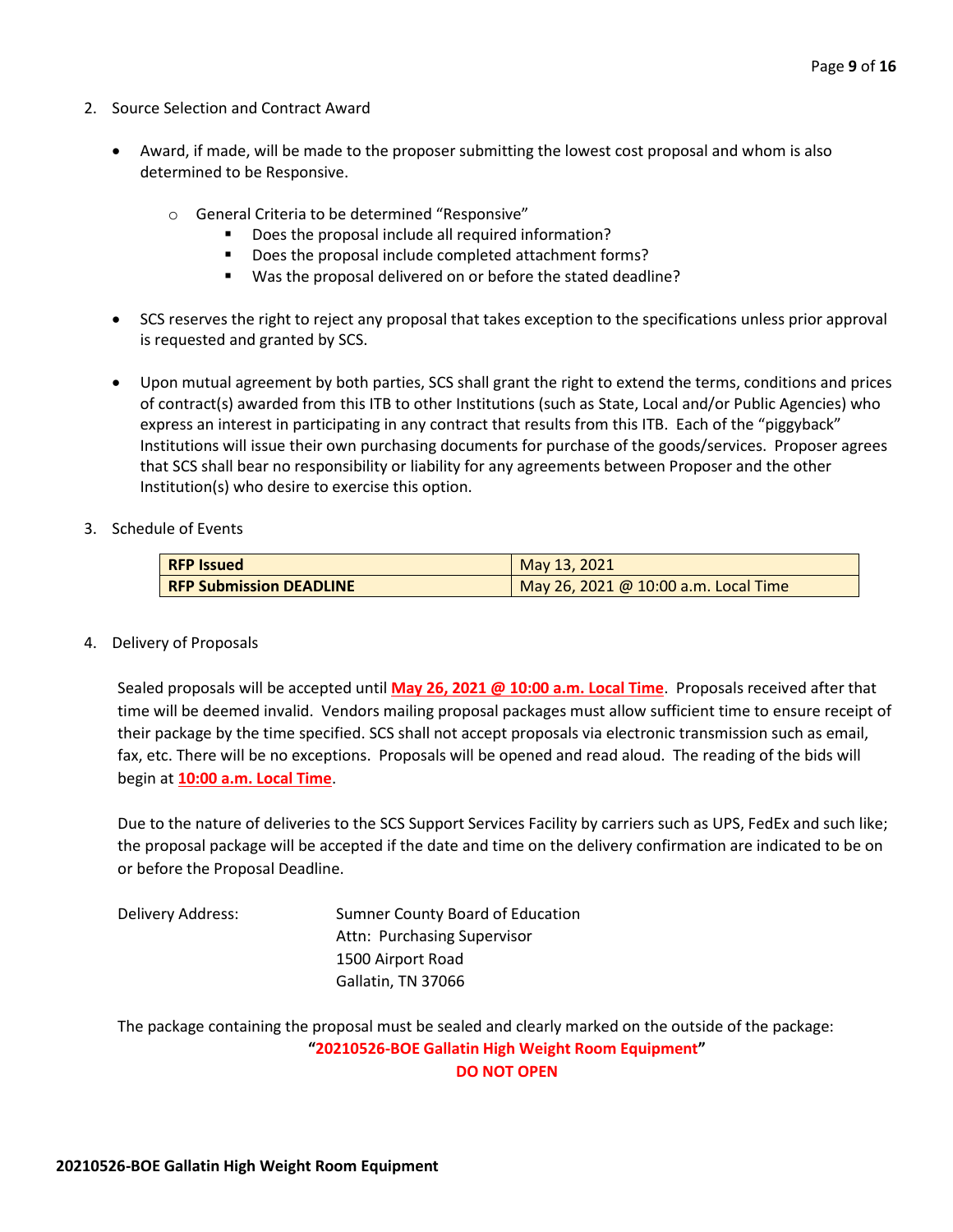#### 5. Protests

In the event that any interested party finds any part of the listed specifications, terms or conditions to be discrepant, incomplete or otherwise questionable in any respect; it shall be the responsibility of the concerned party to notify the SCS Purchasing Office of such matters immediately upon receipt of the ITB. All notifications must be sent to the Purchasing Supervisor via email at [purchasing@sumnerschools.org.](mailto:purchasing@sumnerschools.org)

Any actual or prospective Proposer who is aggrieved in connection with the ITB or award of a contract may protest to the Purchasing Supervisor and/or the Sumner County Board of Education at its regularly scheduled meeting.

#### 6. New Vendors

- To comply with Internal Revenue Service requirements, all vendors who perform any type of service are required to have a current IRS Form W-9 on file with the SCS Finance Department. It is a mandatory requirement to complete the IRS Form W-9 (Attachment 1) included in this RFP.
- To comply with the Tennessee Lawful Employment Act (50-1-702 and 50-1-703), non-employees (individuals paid directly by the employer in exchange for the individual's labor or services) must have on file one (1) of the following documents:
	- o A valid Tennessee driver's license or photo identification;
	- $\circ$  A valid driver's license or photo identification from another state where the license requirements are at least as strict as those in Tennessee;
	- o A birth certificate issued by a U.S. state, jurisdiction or territory;
	- o A U.S. government issued certified birth certificate;
	- o A valid, unexpired U.S. passport;
	- o A U.S. certificate of birth abroad (DS-1350 or FS-545)
	- o A report of birth abroad of a U.S. citizen (FS-240);
	- o A certificate of citizenship (N560 or N561);
	- o A certificate of naturalization (N550, N570 or N578);
	- o A U.S citizen identification card (I-197 or I-179); or
	- $\circ$  Valid alien registration documentation or other proof of current immigration registration recognized by the United States Department of Homeland Security that contains the individual's complete legal name and current alien admission number or alien file number (or numbers if the individual has more than one number).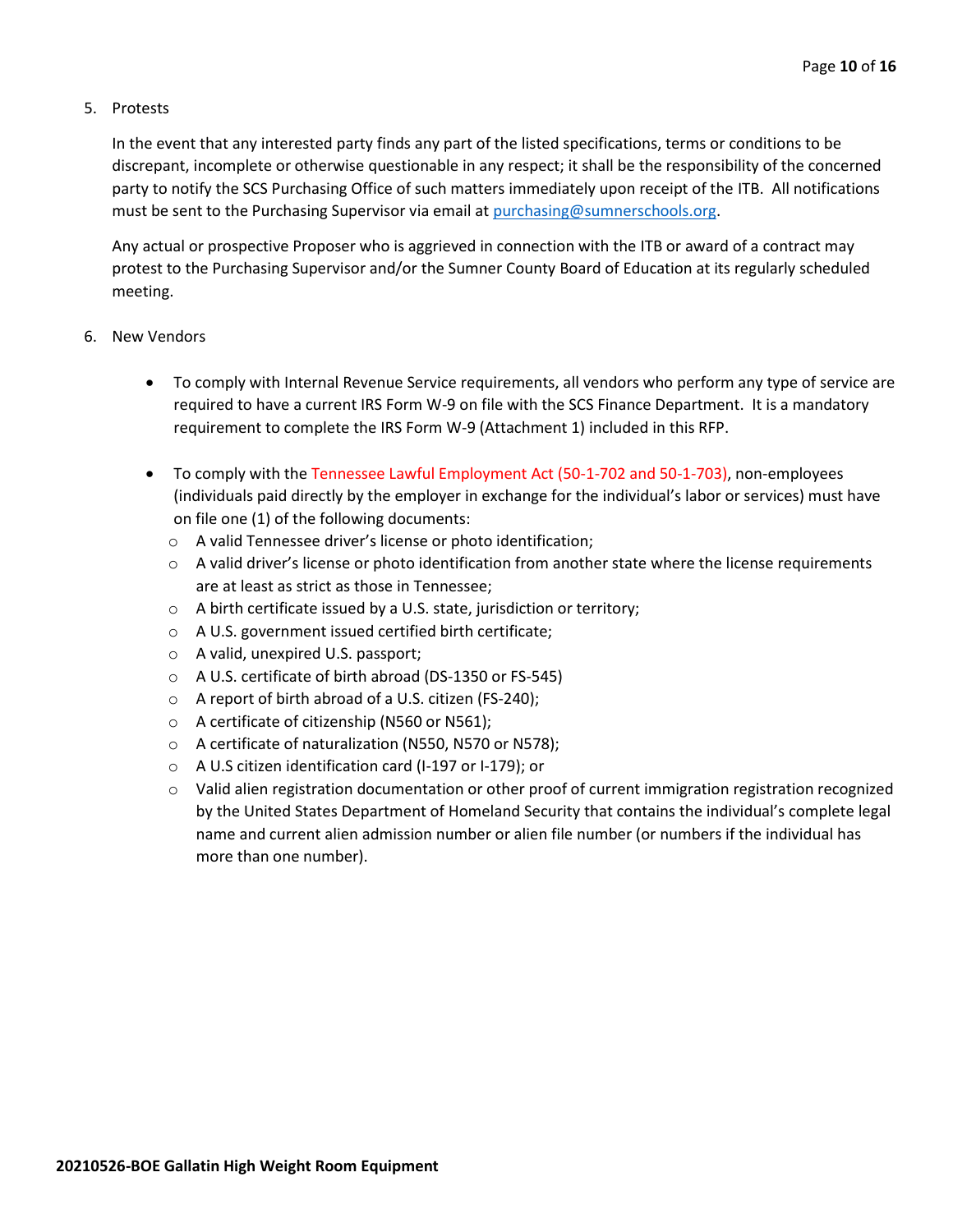#### **7.A Bid Form**



Attn: Purchasing Supervisor 1500 Airport Road Gallatin, TN 37066

Date

| <b>DESCRIPTION</b>    | <b>QUANTITY</b> | <b>UNIT PRICE</b> | <b>EXTENDED TOTAL</b> |
|-----------------------|-----------------|-------------------|-----------------------|
| <b>Half Rack</b>      | 24              |                   |                       |
| Flat to Incline Bench | 24              |                   |                       |
| Olympic Bar           | 24              |                   |                       |
| Weights               | 1 set           |                   |                       |
| Dumbbells             | 2 sets          |                   |                       |
| <b>Dumbbell Rack</b>  | $\overline{2}$  |                   |                       |
|                       |                 |                   |                       |
|                       |                 |                   |                       |
|                       |                 |                   |                       |
|                       |                 |                   |                       |

By checking this box, Proposer agrees that SCS reserves the right to extend the terms, conditions and prices of this contract to other Institutions (such as State, Local and/or Public Agencies) who express an interest in participating in any contract that results from this ITB. Each of the piggyback Institutions will issue their own purchasing documents for the goods/service. Proposer agrees that SCS shall bear no responsibility or liability for any agreements between Proposer and the other Institution(s) who desire to exercise this option.

| <b>AUTHORIZED SIGNATURE:</b> |  |
|------------------------------|--|
| <b>PRINTED NAME:</b>         |  |
| TITLE:                       |  |
| <b>COMPANY NAME:</b>         |  |
| <b>PHONE:</b>                |  |
| <b>EMAIL</b>                 |  |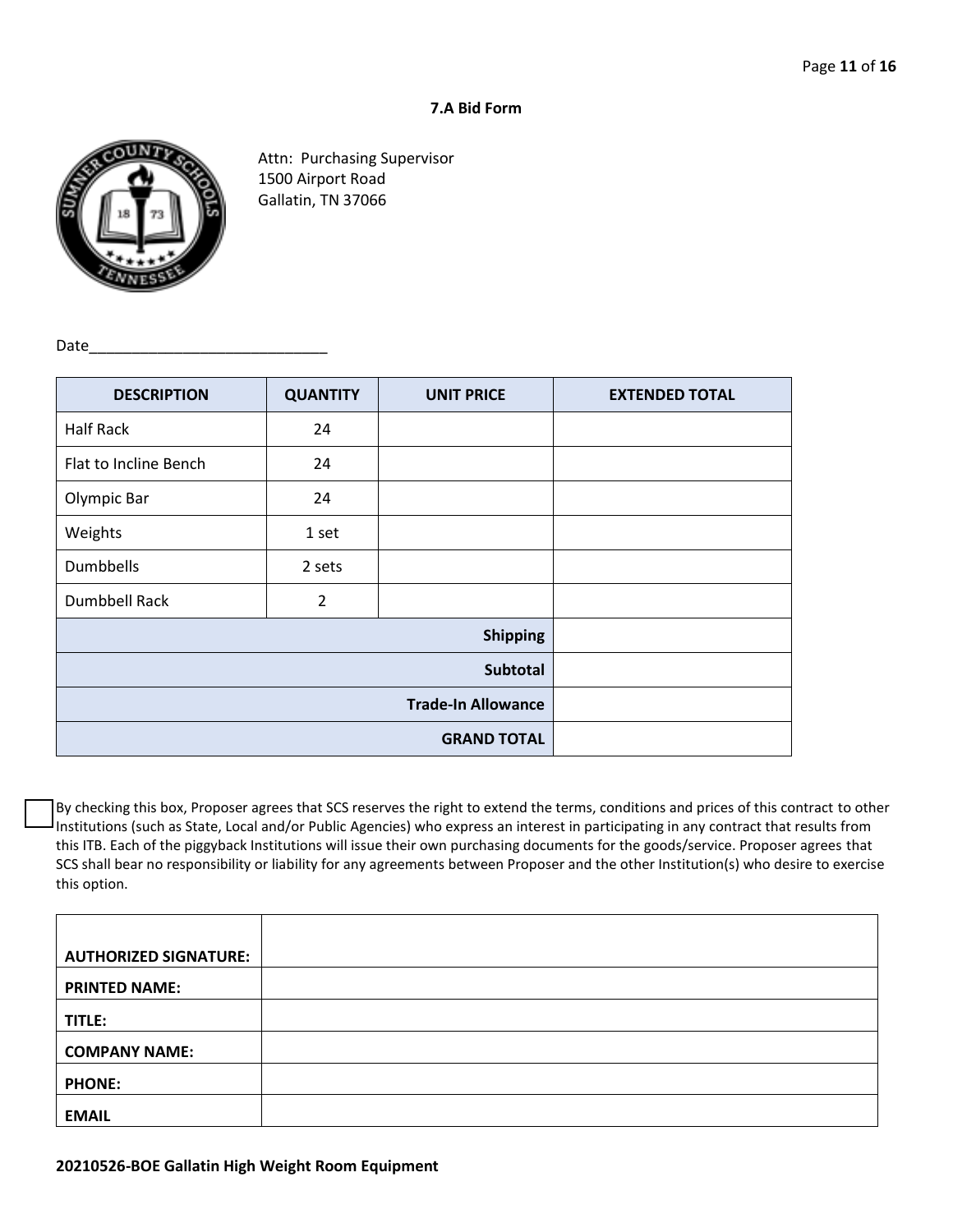### 7.B IRS Form W9

| 2 Business name/disregarded entity name, if different from above<br>$\sim$<br>page<br>4 Exemptions (codes apply only to<br>3 Check appropriate box for federal tax classification; check only one of the following seven boxes:<br>Specific Instructions on<br>certain entities, not individuals; see<br>S Corporation Partnership<br>$\Box$ C Corporation<br>Trust/estate<br>Individual/sole proprietor or<br>instructions on page 3):<br>Print or type<br>single-member LLC<br>Exempt payee code (if any)<br>Limited liability company. Enter the tax classification (C=C corporation, S=S corporation, P=partnership) ▶<br>Exemption from FATCA reporting<br>Note. For a single-member LLC that is disregarded, do not check LLC; check the appropriate box in the line above for<br>the tax classification of the single-member owner.<br>code (if any)<br>(Applies to accounts maintained outside the U.S.)<br>Other (see instructions) ▶<br>5 Address (number, street, and apt. or suite no.)<br>Requester's name and address (optional)<br>6 City, state, and ZIP code<br>See<br>7 List account number(s) here (optional)<br>Part I<br><b>Taxpayer Identification Number (TIN)</b><br>Social security number<br>Enter your TIN in the appropriate box. The TIN provided must match the name given on line 1 to avoid<br>backup withholding. For individuals, this is generally your social security number (SSN). However, for a<br>resident alien, sole proprietor, or disregarded entity, see the Part I instructions on page 3. For other<br>entities, it is your employer identification number (EIN). If you do not have a number, see How to get a<br>TIN on page 3.<br>or<br><b>Employer identification number</b><br>Note. If the account is in more than one name, see the instructions for line 1 and the chart on page 4 for<br>guidelines on whose number to enter.<br>-<br>Certification<br>Part II<br>Under penalties of perjury, I certify that:<br>1. The number shown on this form is my correct taxpayer identification number (or I am waiting for a number to be issued to me); and<br>2. I am not subject to backup withholding because: (a) I am exempt from backup withholding, or (b) I have not been notified by the Internal Revenue<br>Service (IRS) that I am subject to backup withholding as a result of a failure to report all interest or dividends, or (c) the IRS has notified me that I am<br>no longer subject to backup withholding; and<br>3. I am a U.S. citizen or other U.S. person (defined below); and<br>4. The FATCA code(s) entered on this form (if any) indicating that I am exempt from FATCA reporting is correct.<br>Certification instructions. You must cross out item 2 above if you have been notified by the IRS that you are currently subject to backup withholding<br>because you have failed to report all interest and dividends on your tax return. For real estate transactions, item 2 does not apply. For mortgage<br>interest paid, acquisition or abandonment of secured property, cancellation of debt, contributions to an individual retirement arrangement (IRA), and<br>generally, payments other than interest and dividends, you are not required to sign the certification, but you must provide your correct TIN. See the<br>instructions on page 3.<br>Sign<br>Signature of<br>Here<br>Date $\blacktriangleright$<br>U.S. person $\blacktriangleright$<br>· Form 1098 (home mortgage interest), 1098-E (student loan interest), 1098-T<br><b>General Instructions</b><br>(tuition)<br>Section references are to the Internal Revenue Code unless otherwise noted.<br>· Form 1099-C (canceled debt)<br>Future developments. Information about developments affecting Form W-9 (such<br>· Form 1099-A (acquisition or abandonment of secured property)<br>as legislation enacted after we release it) is at www.irs.gov/fw9.<br>Use Form W-9 only if you are a U.S. person (including a resident alien), to<br><b>Purpose of Form</b><br>provide your correct TIN.<br>If you do not return Form W-9 to the requester with a TIN, you might be subject<br>An individual or entity (Form W-9 requester) who is required to file an information<br>to backup withholding. See What is backup withholding? on page 2.<br>return with the IRS must obtain your correct taxpayer identification number (TIN)<br>which may be your social security number (SSN), individual taxpayer identification<br>By signing the filled-out form, you:<br>number (ITIN), adoption taxpayer identification number (ATIN), or employer<br>1. Certify that the TIN you are giving is correct (or you are waiting for a number<br>identification number (EIN), to report on an information return the amount paid to<br>to be issued).<br>you, or other amount reportable on an information return. Examples of information<br>2. Certify that you are not subject to backup withholding, or<br>returns include, but are not limited to, the following:<br>3. Claim exemption from backup withholding if you are a U.S. exempt payee. If<br>· Form 1099-INT (interest earned or paid)<br>applicable, you are also certifying that as a U.S. person, your allocable share of<br>. Form 1099-DIV (dividends, including those from stocks or mutual funds)<br>any partnership income from a U.S. trade or business is not subject to the<br>. Form 1099-MISC (various types of income, prizes, awards, or gross proceeds)<br>withholding tax on foreign partners' share of effectively connected income, and<br>. Form 1099-B (stock or mutual fund sales and certain other transactions by<br>4. Certify that FATCA code(s) entered on this form (if any) indicating that you are<br>exempt from the FATCA reporting, is correct. See What is FATCA reporting? on<br>brokers)<br>page 2 for further information.<br>. Form 1099-S (proceeds from real estate transactions)<br>. Form 1099-K (merchant card and third party network transactions)<br>Form W-9 (Rev. 12-2014)<br>Cat. No. 10231X |  | <b>Request for Taxpayer</b><br><b>Identification Number and Certification</b><br>(Rev. December 2014)<br>Department of the Treasury<br>Internal Revenue Service<br>1 Name (as shown on your income tax return). Name is required on this line; do not leave this line blank. |  |  |  |  |  |  |  | Give Form to the<br>requester. Do not<br>send to the IRS. |  |  |  |  |  |
|-----------------------------------------------------------------------------------------------------------------------------------------------------------------------------------------------------------------------------------------------------------------------------------------------------------------------------------------------------------------------------------------------------------------------------------------------------------------------------------------------------------------------------------------------------------------------------------------------------------------------------------------------------------------------------------------------------------------------------------------------------------------------------------------------------------------------------------------------------------------------------------------------------------------------------------------------------------------------------------------------------------------------------------------------------------------------------------------------------------------------------------------------------------------------------------------------------------------------------------------------------------------------------------------------------------------------------------------------------------------------------------------------------------------------------------------------------------------------------------------------------------------------------------------------------------------------------------------------------------------------------------------------------------------------------------------------------------------------------------------------------------------------------------------------------------------------------------------------------------------------------------------------------------------------------------------------------------------------------------------------------------------------------------------------------------------------------------------------------------------------------------------------------------------------------------------------------------------------------------------------------------------------------------------------------------------------------------------------------------------------------------------------------------------------------------------------------------------------------------------------------------------------------------------------------------------------------------------------------------------------------------------------------------------------------------------------------------------------------------------------------------------------------------------------------------------------------------------------------------------------------------------------------------------------------------------------------------------------------------------------------------------------------------------------------------------------------------------------------------------------------------------------------------------------------------------------------------------------------------------------------------------------------------------------------------------------------------------------------------------------------------------------------------------------------------------------------------------------------------------------------------------------------------------------------------------------------------------------------------------------------------------------------------------------------------------------------------------------------------------------------------------------------------------------------------------------------------------------------------------------------------------------------------------------------------------------------------------------------------------------------------------------------------------------------------------------------------------------------------------------------------------------------------------------------------------------------------------------------------------------------------------------------------------------------------------------------------------------------------------------------------------------------------------------------------------------------------------------------------------------------------------------------------------------------------------------------------------------------------------------------------------------------------------------------------------------------------------------------------------------------------------------------------------------------------------------------------------------------------------------------------------------------------------------------------------------------------------------------------------------------------------------------------------------------------------------------------------------------------------------------------------------------------------------------------------------------------------------------------------------------------------------------------------------------------------------------------------------------------------------------------------------------------------------------------------------------------------------------------------------------------------------------------------------------------------------------------------------------------------------------------------------------------------------------------------------------------------------------------------------------------------------------------------------------------------------------------------------------------------------------------------------------------------------------------------------------------------------------------------------------------------------------------------------------------|--|------------------------------------------------------------------------------------------------------------------------------------------------------------------------------------------------------------------------------------------------------------------------------|--|--|--|--|--|--|--|-----------------------------------------------------------|--|--|--|--|--|
|                                                                                                                                                                                                                                                                                                                                                                                                                                                                                                                                                                                                                                                                                                                                                                                                                                                                                                                                                                                                                                                                                                                                                                                                                                                                                                                                                                                                                                                                                                                                                                                                                                                                                                                                                                                                                                                                                                                                                                                                                                                                                                                                                                                                                                                                                                                                                                                                                                                                                                                                                                                                                                                                                                                                                                                                                                                                                                                                                                                                                                                                                                                                                                                                                                                                                                                                                                                                                                                                                                                                                                                                                                                                                                                                                                                                                                                                                                                                                                                                                                                                                                                                                                                                                                                                                                                                                                                                                                                                                                                                                                                                                                                                                                                                                                                                                                                                                                                                                                                                                                                                                                                                                                                                                                                                                                                                                                                                                                                                                                                                                                                                                                                                                                                                                                                                                                                                                                                                                                                                                                                           |  |                                                                                                                                                                                                                                                                              |  |  |  |  |  |  |  |                                                           |  |  |  |  |  |
|                                                                                                                                                                                                                                                                                                                                                                                                                                                                                                                                                                                                                                                                                                                                                                                                                                                                                                                                                                                                                                                                                                                                                                                                                                                                                                                                                                                                                                                                                                                                                                                                                                                                                                                                                                                                                                                                                                                                                                                                                                                                                                                                                                                                                                                                                                                                                                                                                                                                                                                                                                                                                                                                                                                                                                                                                                                                                                                                                                                                                                                                                                                                                                                                                                                                                                                                                                                                                                                                                                                                                                                                                                                                                                                                                                                                                                                                                                                                                                                                                                                                                                                                                                                                                                                                                                                                                                                                                                                                                                                                                                                                                                                                                                                                                                                                                                                                                                                                                                                                                                                                                                                                                                                                                                                                                                                                                                                                                                                                                                                                                                                                                                                                                                                                                                                                                                                                                                                                                                                                                                                           |  |                                                                                                                                                                                                                                                                              |  |  |  |  |  |  |  |                                                           |  |  |  |  |  |
|                                                                                                                                                                                                                                                                                                                                                                                                                                                                                                                                                                                                                                                                                                                                                                                                                                                                                                                                                                                                                                                                                                                                                                                                                                                                                                                                                                                                                                                                                                                                                                                                                                                                                                                                                                                                                                                                                                                                                                                                                                                                                                                                                                                                                                                                                                                                                                                                                                                                                                                                                                                                                                                                                                                                                                                                                                                                                                                                                                                                                                                                                                                                                                                                                                                                                                                                                                                                                                                                                                                                                                                                                                                                                                                                                                                                                                                                                                                                                                                                                                                                                                                                                                                                                                                                                                                                                                                                                                                                                                                                                                                                                                                                                                                                                                                                                                                                                                                                                                                                                                                                                                                                                                                                                                                                                                                                                                                                                                                                                                                                                                                                                                                                                                                                                                                                                                                                                                                                                                                                                                                           |  |                                                                                                                                                                                                                                                                              |  |  |  |  |  |  |  |                                                           |  |  |  |  |  |
|                                                                                                                                                                                                                                                                                                                                                                                                                                                                                                                                                                                                                                                                                                                                                                                                                                                                                                                                                                                                                                                                                                                                                                                                                                                                                                                                                                                                                                                                                                                                                                                                                                                                                                                                                                                                                                                                                                                                                                                                                                                                                                                                                                                                                                                                                                                                                                                                                                                                                                                                                                                                                                                                                                                                                                                                                                                                                                                                                                                                                                                                                                                                                                                                                                                                                                                                                                                                                                                                                                                                                                                                                                                                                                                                                                                                                                                                                                                                                                                                                                                                                                                                                                                                                                                                                                                                                                                                                                                                                                                                                                                                                                                                                                                                                                                                                                                                                                                                                                                                                                                                                                                                                                                                                                                                                                                                                                                                                                                                                                                                                                                                                                                                                                                                                                                                                                                                                                                                                                                                                                                           |  |                                                                                                                                                                                                                                                                              |  |  |  |  |  |  |  |                                                           |  |  |  |  |  |
|                                                                                                                                                                                                                                                                                                                                                                                                                                                                                                                                                                                                                                                                                                                                                                                                                                                                                                                                                                                                                                                                                                                                                                                                                                                                                                                                                                                                                                                                                                                                                                                                                                                                                                                                                                                                                                                                                                                                                                                                                                                                                                                                                                                                                                                                                                                                                                                                                                                                                                                                                                                                                                                                                                                                                                                                                                                                                                                                                                                                                                                                                                                                                                                                                                                                                                                                                                                                                                                                                                                                                                                                                                                                                                                                                                                                                                                                                                                                                                                                                                                                                                                                                                                                                                                                                                                                                                                                                                                                                                                                                                                                                                                                                                                                                                                                                                                                                                                                                                                                                                                                                                                                                                                                                                                                                                                                                                                                                                                                                                                                                                                                                                                                                                                                                                                                                                                                                                                                                                                                                                                           |  |                                                                                                                                                                                                                                                                              |  |  |  |  |  |  |  |                                                           |  |  |  |  |  |
|                                                                                                                                                                                                                                                                                                                                                                                                                                                                                                                                                                                                                                                                                                                                                                                                                                                                                                                                                                                                                                                                                                                                                                                                                                                                                                                                                                                                                                                                                                                                                                                                                                                                                                                                                                                                                                                                                                                                                                                                                                                                                                                                                                                                                                                                                                                                                                                                                                                                                                                                                                                                                                                                                                                                                                                                                                                                                                                                                                                                                                                                                                                                                                                                                                                                                                                                                                                                                                                                                                                                                                                                                                                                                                                                                                                                                                                                                                                                                                                                                                                                                                                                                                                                                                                                                                                                                                                                                                                                                                                                                                                                                                                                                                                                                                                                                                                                                                                                                                                                                                                                                                                                                                                                                                                                                                                                                                                                                                                                                                                                                                                                                                                                                                                                                                                                                                                                                                                                                                                                                                                           |  |                                                                                                                                                                                                                                                                              |  |  |  |  |  |  |  |                                                           |  |  |  |  |  |
|                                                                                                                                                                                                                                                                                                                                                                                                                                                                                                                                                                                                                                                                                                                                                                                                                                                                                                                                                                                                                                                                                                                                                                                                                                                                                                                                                                                                                                                                                                                                                                                                                                                                                                                                                                                                                                                                                                                                                                                                                                                                                                                                                                                                                                                                                                                                                                                                                                                                                                                                                                                                                                                                                                                                                                                                                                                                                                                                                                                                                                                                                                                                                                                                                                                                                                                                                                                                                                                                                                                                                                                                                                                                                                                                                                                                                                                                                                                                                                                                                                                                                                                                                                                                                                                                                                                                                                                                                                                                                                                                                                                                                                                                                                                                                                                                                                                                                                                                                                                                                                                                                                                                                                                                                                                                                                                                                                                                                                                                                                                                                                                                                                                                                                                                                                                                                                                                                                                                                                                                                                                           |  |                                                                                                                                                                                                                                                                              |  |  |  |  |  |  |  |                                                           |  |  |  |  |  |
|                                                                                                                                                                                                                                                                                                                                                                                                                                                                                                                                                                                                                                                                                                                                                                                                                                                                                                                                                                                                                                                                                                                                                                                                                                                                                                                                                                                                                                                                                                                                                                                                                                                                                                                                                                                                                                                                                                                                                                                                                                                                                                                                                                                                                                                                                                                                                                                                                                                                                                                                                                                                                                                                                                                                                                                                                                                                                                                                                                                                                                                                                                                                                                                                                                                                                                                                                                                                                                                                                                                                                                                                                                                                                                                                                                                                                                                                                                                                                                                                                                                                                                                                                                                                                                                                                                                                                                                                                                                                                                                                                                                                                                                                                                                                                                                                                                                                                                                                                                                                                                                                                                                                                                                                                                                                                                                                                                                                                                                                                                                                                                                                                                                                                                                                                                                                                                                                                                                                                                                                                                                           |  |                                                                                                                                                                                                                                                                              |  |  |  |  |  |  |  |                                                           |  |  |  |  |  |
|                                                                                                                                                                                                                                                                                                                                                                                                                                                                                                                                                                                                                                                                                                                                                                                                                                                                                                                                                                                                                                                                                                                                                                                                                                                                                                                                                                                                                                                                                                                                                                                                                                                                                                                                                                                                                                                                                                                                                                                                                                                                                                                                                                                                                                                                                                                                                                                                                                                                                                                                                                                                                                                                                                                                                                                                                                                                                                                                                                                                                                                                                                                                                                                                                                                                                                                                                                                                                                                                                                                                                                                                                                                                                                                                                                                                                                                                                                                                                                                                                                                                                                                                                                                                                                                                                                                                                                                                                                                                                                                                                                                                                                                                                                                                                                                                                                                                                                                                                                                                                                                                                                                                                                                                                                                                                                                                                                                                                                                                                                                                                                                                                                                                                                                                                                                                                                                                                                                                                                                                                                                           |  |                                                                                                                                                                                                                                                                              |  |  |  |  |  |  |  |                                                           |  |  |  |  |  |
|                                                                                                                                                                                                                                                                                                                                                                                                                                                                                                                                                                                                                                                                                                                                                                                                                                                                                                                                                                                                                                                                                                                                                                                                                                                                                                                                                                                                                                                                                                                                                                                                                                                                                                                                                                                                                                                                                                                                                                                                                                                                                                                                                                                                                                                                                                                                                                                                                                                                                                                                                                                                                                                                                                                                                                                                                                                                                                                                                                                                                                                                                                                                                                                                                                                                                                                                                                                                                                                                                                                                                                                                                                                                                                                                                                                                                                                                                                                                                                                                                                                                                                                                                                                                                                                                                                                                                                                                                                                                                                                                                                                                                                                                                                                                                                                                                                                                                                                                                                                                                                                                                                                                                                                                                                                                                                                                                                                                                                                                                                                                                                                                                                                                                                                                                                                                                                                                                                                                                                                                                                                           |  |                                                                                                                                                                                                                                                                              |  |  |  |  |  |  |  |                                                           |  |  |  |  |  |
|                                                                                                                                                                                                                                                                                                                                                                                                                                                                                                                                                                                                                                                                                                                                                                                                                                                                                                                                                                                                                                                                                                                                                                                                                                                                                                                                                                                                                                                                                                                                                                                                                                                                                                                                                                                                                                                                                                                                                                                                                                                                                                                                                                                                                                                                                                                                                                                                                                                                                                                                                                                                                                                                                                                                                                                                                                                                                                                                                                                                                                                                                                                                                                                                                                                                                                                                                                                                                                                                                                                                                                                                                                                                                                                                                                                                                                                                                                                                                                                                                                                                                                                                                                                                                                                                                                                                                                                                                                                                                                                                                                                                                                                                                                                                                                                                                                                                                                                                                                                                                                                                                                                                                                                                                                                                                                                                                                                                                                                                                                                                                                                                                                                                                                                                                                                                                                                                                                                                                                                                                                                           |  |                                                                                                                                                                                                                                                                              |  |  |  |  |  |  |  |                                                           |  |  |  |  |  |
|                                                                                                                                                                                                                                                                                                                                                                                                                                                                                                                                                                                                                                                                                                                                                                                                                                                                                                                                                                                                                                                                                                                                                                                                                                                                                                                                                                                                                                                                                                                                                                                                                                                                                                                                                                                                                                                                                                                                                                                                                                                                                                                                                                                                                                                                                                                                                                                                                                                                                                                                                                                                                                                                                                                                                                                                                                                                                                                                                                                                                                                                                                                                                                                                                                                                                                                                                                                                                                                                                                                                                                                                                                                                                                                                                                                                                                                                                                                                                                                                                                                                                                                                                                                                                                                                                                                                                                                                                                                                                                                                                                                                                                                                                                                                                                                                                                                                                                                                                                                                                                                                                                                                                                                                                                                                                                                                                                                                                                                                                                                                                                                                                                                                                                                                                                                                                                                                                                                                                                                                                                                           |  |                                                                                                                                                                                                                                                                              |  |  |  |  |  |  |  |                                                           |  |  |  |  |  |
|                                                                                                                                                                                                                                                                                                                                                                                                                                                                                                                                                                                                                                                                                                                                                                                                                                                                                                                                                                                                                                                                                                                                                                                                                                                                                                                                                                                                                                                                                                                                                                                                                                                                                                                                                                                                                                                                                                                                                                                                                                                                                                                                                                                                                                                                                                                                                                                                                                                                                                                                                                                                                                                                                                                                                                                                                                                                                                                                                                                                                                                                                                                                                                                                                                                                                                                                                                                                                                                                                                                                                                                                                                                                                                                                                                                                                                                                                                                                                                                                                                                                                                                                                                                                                                                                                                                                                                                                                                                                                                                                                                                                                                                                                                                                                                                                                                                                                                                                                                                                                                                                                                                                                                                                                                                                                                                                                                                                                                                                                                                                                                                                                                                                                                                                                                                                                                                                                                                                                                                                                                                           |  |                                                                                                                                                                                                                                                                              |  |  |  |  |  |  |  |                                                           |  |  |  |  |  |
|                                                                                                                                                                                                                                                                                                                                                                                                                                                                                                                                                                                                                                                                                                                                                                                                                                                                                                                                                                                                                                                                                                                                                                                                                                                                                                                                                                                                                                                                                                                                                                                                                                                                                                                                                                                                                                                                                                                                                                                                                                                                                                                                                                                                                                                                                                                                                                                                                                                                                                                                                                                                                                                                                                                                                                                                                                                                                                                                                                                                                                                                                                                                                                                                                                                                                                                                                                                                                                                                                                                                                                                                                                                                                                                                                                                                                                                                                                                                                                                                                                                                                                                                                                                                                                                                                                                                                                                                                                                                                                                                                                                                                                                                                                                                                                                                                                                                                                                                                                                                                                                                                                                                                                                                                                                                                                                                                                                                                                                                                                                                                                                                                                                                                                                                                                                                                                                                                                                                                                                                                                                           |  |                                                                                                                                                                                                                                                                              |  |  |  |  |  |  |  |                                                           |  |  |  |  |  |
|                                                                                                                                                                                                                                                                                                                                                                                                                                                                                                                                                                                                                                                                                                                                                                                                                                                                                                                                                                                                                                                                                                                                                                                                                                                                                                                                                                                                                                                                                                                                                                                                                                                                                                                                                                                                                                                                                                                                                                                                                                                                                                                                                                                                                                                                                                                                                                                                                                                                                                                                                                                                                                                                                                                                                                                                                                                                                                                                                                                                                                                                                                                                                                                                                                                                                                                                                                                                                                                                                                                                                                                                                                                                                                                                                                                                                                                                                                                                                                                                                                                                                                                                                                                                                                                                                                                                                                                                                                                                                                                                                                                                                                                                                                                                                                                                                                                                                                                                                                                                                                                                                                                                                                                                                                                                                                                                                                                                                                                                                                                                                                                                                                                                                                                                                                                                                                                                                                                                                                                                                                                           |  |                                                                                                                                                                                                                                                                              |  |  |  |  |  |  |  |                                                           |  |  |  |  |  |
|                                                                                                                                                                                                                                                                                                                                                                                                                                                                                                                                                                                                                                                                                                                                                                                                                                                                                                                                                                                                                                                                                                                                                                                                                                                                                                                                                                                                                                                                                                                                                                                                                                                                                                                                                                                                                                                                                                                                                                                                                                                                                                                                                                                                                                                                                                                                                                                                                                                                                                                                                                                                                                                                                                                                                                                                                                                                                                                                                                                                                                                                                                                                                                                                                                                                                                                                                                                                                                                                                                                                                                                                                                                                                                                                                                                                                                                                                                                                                                                                                                                                                                                                                                                                                                                                                                                                                                                                                                                                                                                                                                                                                                                                                                                                                                                                                                                                                                                                                                                                                                                                                                                                                                                                                                                                                                                                                                                                                                                                                                                                                                                                                                                                                                                                                                                                                                                                                                                                                                                                                                                           |  |                                                                                                                                                                                                                                                                              |  |  |  |  |  |  |  |                                                           |  |  |  |  |  |
|                                                                                                                                                                                                                                                                                                                                                                                                                                                                                                                                                                                                                                                                                                                                                                                                                                                                                                                                                                                                                                                                                                                                                                                                                                                                                                                                                                                                                                                                                                                                                                                                                                                                                                                                                                                                                                                                                                                                                                                                                                                                                                                                                                                                                                                                                                                                                                                                                                                                                                                                                                                                                                                                                                                                                                                                                                                                                                                                                                                                                                                                                                                                                                                                                                                                                                                                                                                                                                                                                                                                                                                                                                                                                                                                                                                                                                                                                                                                                                                                                                                                                                                                                                                                                                                                                                                                                                                                                                                                                                                                                                                                                                                                                                                                                                                                                                                                                                                                                                                                                                                                                                                                                                                                                                                                                                                                                                                                                                                                                                                                                                                                                                                                                                                                                                                                                                                                                                                                                                                                                                                           |  |                                                                                                                                                                                                                                                                              |  |  |  |  |  |  |  |                                                           |  |  |  |  |  |
|                                                                                                                                                                                                                                                                                                                                                                                                                                                                                                                                                                                                                                                                                                                                                                                                                                                                                                                                                                                                                                                                                                                                                                                                                                                                                                                                                                                                                                                                                                                                                                                                                                                                                                                                                                                                                                                                                                                                                                                                                                                                                                                                                                                                                                                                                                                                                                                                                                                                                                                                                                                                                                                                                                                                                                                                                                                                                                                                                                                                                                                                                                                                                                                                                                                                                                                                                                                                                                                                                                                                                                                                                                                                                                                                                                                                                                                                                                                                                                                                                                                                                                                                                                                                                                                                                                                                                                                                                                                                                                                                                                                                                                                                                                                                                                                                                                                                                                                                                                                                                                                                                                                                                                                                                                                                                                                                                                                                                                                                                                                                                                                                                                                                                                                                                                                                                                                                                                                                                                                                                                                           |  |                                                                                                                                                                                                                                                                              |  |  |  |  |  |  |  |                                                           |  |  |  |  |  |
|                                                                                                                                                                                                                                                                                                                                                                                                                                                                                                                                                                                                                                                                                                                                                                                                                                                                                                                                                                                                                                                                                                                                                                                                                                                                                                                                                                                                                                                                                                                                                                                                                                                                                                                                                                                                                                                                                                                                                                                                                                                                                                                                                                                                                                                                                                                                                                                                                                                                                                                                                                                                                                                                                                                                                                                                                                                                                                                                                                                                                                                                                                                                                                                                                                                                                                                                                                                                                                                                                                                                                                                                                                                                                                                                                                                                                                                                                                                                                                                                                                                                                                                                                                                                                                                                                                                                                                                                                                                                                                                                                                                                                                                                                                                                                                                                                                                                                                                                                                                                                                                                                                                                                                                                                                                                                                                                                                                                                                                                                                                                                                                                                                                                                                                                                                                                                                                                                                                                                                                                                                                           |  |                                                                                                                                                                                                                                                                              |  |  |  |  |  |  |  |                                                           |  |  |  |  |  |
|                                                                                                                                                                                                                                                                                                                                                                                                                                                                                                                                                                                                                                                                                                                                                                                                                                                                                                                                                                                                                                                                                                                                                                                                                                                                                                                                                                                                                                                                                                                                                                                                                                                                                                                                                                                                                                                                                                                                                                                                                                                                                                                                                                                                                                                                                                                                                                                                                                                                                                                                                                                                                                                                                                                                                                                                                                                                                                                                                                                                                                                                                                                                                                                                                                                                                                                                                                                                                                                                                                                                                                                                                                                                                                                                                                                                                                                                                                                                                                                                                                                                                                                                                                                                                                                                                                                                                                                                                                                                                                                                                                                                                                                                                                                                                                                                                                                                                                                                                                                                                                                                                                                                                                                                                                                                                                                                                                                                                                                                                                                                                                                                                                                                                                                                                                                                                                                                                                                                                                                                                                                           |  |                                                                                                                                                                                                                                                                              |  |  |  |  |  |  |  |                                                           |  |  |  |  |  |
|                                                                                                                                                                                                                                                                                                                                                                                                                                                                                                                                                                                                                                                                                                                                                                                                                                                                                                                                                                                                                                                                                                                                                                                                                                                                                                                                                                                                                                                                                                                                                                                                                                                                                                                                                                                                                                                                                                                                                                                                                                                                                                                                                                                                                                                                                                                                                                                                                                                                                                                                                                                                                                                                                                                                                                                                                                                                                                                                                                                                                                                                                                                                                                                                                                                                                                                                                                                                                                                                                                                                                                                                                                                                                                                                                                                                                                                                                                                                                                                                                                                                                                                                                                                                                                                                                                                                                                                                                                                                                                                                                                                                                                                                                                                                                                                                                                                                                                                                                                                                                                                                                                                                                                                                                                                                                                                                                                                                                                                                                                                                                                                                                                                                                                                                                                                                                                                                                                                                                                                                                                                           |  |                                                                                                                                                                                                                                                                              |  |  |  |  |  |  |  |                                                           |  |  |  |  |  |
|                                                                                                                                                                                                                                                                                                                                                                                                                                                                                                                                                                                                                                                                                                                                                                                                                                                                                                                                                                                                                                                                                                                                                                                                                                                                                                                                                                                                                                                                                                                                                                                                                                                                                                                                                                                                                                                                                                                                                                                                                                                                                                                                                                                                                                                                                                                                                                                                                                                                                                                                                                                                                                                                                                                                                                                                                                                                                                                                                                                                                                                                                                                                                                                                                                                                                                                                                                                                                                                                                                                                                                                                                                                                                                                                                                                                                                                                                                                                                                                                                                                                                                                                                                                                                                                                                                                                                                                                                                                                                                                                                                                                                                                                                                                                                                                                                                                                                                                                                                                                                                                                                                                                                                                                                                                                                                                                                                                                                                                                                                                                                                                                                                                                                                                                                                                                                                                                                                                                                                                                                                                           |  |                                                                                                                                                                                                                                                                              |  |  |  |  |  |  |  |                                                           |  |  |  |  |  |
|                                                                                                                                                                                                                                                                                                                                                                                                                                                                                                                                                                                                                                                                                                                                                                                                                                                                                                                                                                                                                                                                                                                                                                                                                                                                                                                                                                                                                                                                                                                                                                                                                                                                                                                                                                                                                                                                                                                                                                                                                                                                                                                                                                                                                                                                                                                                                                                                                                                                                                                                                                                                                                                                                                                                                                                                                                                                                                                                                                                                                                                                                                                                                                                                                                                                                                                                                                                                                                                                                                                                                                                                                                                                                                                                                                                                                                                                                                                                                                                                                                                                                                                                                                                                                                                                                                                                                                                                                                                                                                                                                                                                                                                                                                                                                                                                                                                                                                                                                                                                                                                                                                                                                                                                                                                                                                                                                                                                                                                                                                                                                                                                                                                                                                                                                                                                                                                                                                                                                                                                                                                           |  |                                                                                                                                                                                                                                                                              |  |  |  |  |  |  |  |                                                           |  |  |  |  |  |
|                                                                                                                                                                                                                                                                                                                                                                                                                                                                                                                                                                                                                                                                                                                                                                                                                                                                                                                                                                                                                                                                                                                                                                                                                                                                                                                                                                                                                                                                                                                                                                                                                                                                                                                                                                                                                                                                                                                                                                                                                                                                                                                                                                                                                                                                                                                                                                                                                                                                                                                                                                                                                                                                                                                                                                                                                                                                                                                                                                                                                                                                                                                                                                                                                                                                                                                                                                                                                                                                                                                                                                                                                                                                                                                                                                                                                                                                                                                                                                                                                                                                                                                                                                                                                                                                                                                                                                                                                                                                                                                                                                                                                                                                                                                                                                                                                                                                                                                                                                                                                                                                                                                                                                                                                                                                                                                                                                                                                                                                                                                                                                                                                                                                                                                                                                                                                                                                                                                                                                                                                                                           |  |                                                                                                                                                                                                                                                                              |  |  |  |  |  |  |  |                                                           |  |  |  |  |  |
|                                                                                                                                                                                                                                                                                                                                                                                                                                                                                                                                                                                                                                                                                                                                                                                                                                                                                                                                                                                                                                                                                                                                                                                                                                                                                                                                                                                                                                                                                                                                                                                                                                                                                                                                                                                                                                                                                                                                                                                                                                                                                                                                                                                                                                                                                                                                                                                                                                                                                                                                                                                                                                                                                                                                                                                                                                                                                                                                                                                                                                                                                                                                                                                                                                                                                                                                                                                                                                                                                                                                                                                                                                                                                                                                                                                                                                                                                                                                                                                                                                                                                                                                                                                                                                                                                                                                                                                                                                                                                                                                                                                                                                                                                                                                                                                                                                                                                                                                                                                                                                                                                                                                                                                                                                                                                                                                                                                                                                                                                                                                                                                                                                                                                                                                                                                                                                                                                                                                                                                                                                                           |  |                                                                                                                                                                                                                                                                              |  |  |  |  |  |  |  |                                                           |  |  |  |  |  |
|                                                                                                                                                                                                                                                                                                                                                                                                                                                                                                                                                                                                                                                                                                                                                                                                                                                                                                                                                                                                                                                                                                                                                                                                                                                                                                                                                                                                                                                                                                                                                                                                                                                                                                                                                                                                                                                                                                                                                                                                                                                                                                                                                                                                                                                                                                                                                                                                                                                                                                                                                                                                                                                                                                                                                                                                                                                                                                                                                                                                                                                                                                                                                                                                                                                                                                                                                                                                                                                                                                                                                                                                                                                                                                                                                                                                                                                                                                                                                                                                                                                                                                                                                                                                                                                                                                                                                                                                                                                                                                                                                                                                                                                                                                                                                                                                                                                                                                                                                                                                                                                                                                                                                                                                                                                                                                                                                                                                                                                                                                                                                                                                                                                                                                                                                                                                                                                                                                                                                                                                                                                           |  |                                                                                                                                                                                                                                                                              |  |  |  |  |  |  |  |                                                           |  |  |  |  |  |
|                                                                                                                                                                                                                                                                                                                                                                                                                                                                                                                                                                                                                                                                                                                                                                                                                                                                                                                                                                                                                                                                                                                                                                                                                                                                                                                                                                                                                                                                                                                                                                                                                                                                                                                                                                                                                                                                                                                                                                                                                                                                                                                                                                                                                                                                                                                                                                                                                                                                                                                                                                                                                                                                                                                                                                                                                                                                                                                                                                                                                                                                                                                                                                                                                                                                                                                                                                                                                                                                                                                                                                                                                                                                                                                                                                                                                                                                                                                                                                                                                                                                                                                                                                                                                                                                                                                                                                                                                                                                                                                                                                                                                                                                                                                                                                                                                                                                                                                                                                                                                                                                                                                                                                                                                                                                                                                                                                                                                                                                                                                                                                                                                                                                                                                                                                                                                                                                                                                                                                                                                                                           |  |                                                                                                                                                                                                                                                                              |  |  |  |  |  |  |  |                                                           |  |  |  |  |  |
|                                                                                                                                                                                                                                                                                                                                                                                                                                                                                                                                                                                                                                                                                                                                                                                                                                                                                                                                                                                                                                                                                                                                                                                                                                                                                                                                                                                                                                                                                                                                                                                                                                                                                                                                                                                                                                                                                                                                                                                                                                                                                                                                                                                                                                                                                                                                                                                                                                                                                                                                                                                                                                                                                                                                                                                                                                                                                                                                                                                                                                                                                                                                                                                                                                                                                                                                                                                                                                                                                                                                                                                                                                                                                                                                                                                                                                                                                                                                                                                                                                                                                                                                                                                                                                                                                                                                                                                                                                                                                                                                                                                                                                                                                                                                                                                                                                                                                                                                                                                                                                                                                                                                                                                                                                                                                                                                                                                                                                                                                                                                                                                                                                                                                                                                                                                                                                                                                                                                                                                                                                                           |  |                                                                                                                                                                                                                                                                              |  |  |  |  |  |  |  |                                                           |  |  |  |  |  |
|                                                                                                                                                                                                                                                                                                                                                                                                                                                                                                                                                                                                                                                                                                                                                                                                                                                                                                                                                                                                                                                                                                                                                                                                                                                                                                                                                                                                                                                                                                                                                                                                                                                                                                                                                                                                                                                                                                                                                                                                                                                                                                                                                                                                                                                                                                                                                                                                                                                                                                                                                                                                                                                                                                                                                                                                                                                                                                                                                                                                                                                                                                                                                                                                                                                                                                                                                                                                                                                                                                                                                                                                                                                                                                                                                                                                                                                                                                                                                                                                                                                                                                                                                                                                                                                                                                                                                                                                                                                                                                                                                                                                                                                                                                                                                                                                                                                                                                                                                                                                                                                                                                                                                                                                                                                                                                                                                                                                                                                                                                                                                                                                                                                                                                                                                                                                                                                                                                                                                                                                                                                           |  |                                                                                                                                                                                                                                                                              |  |  |  |  |  |  |  |                                                           |  |  |  |  |  |
|                                                                                                                                                                                                                                                                                                                                                                                                                                                                                                                                                                                                                                                                                                                                                                                                                                                                                                                                                                                                                                                                                                                                                                                                                                                                                                                                                                                                                                                                                                                                                                                                                                                                                                                                                                                                                                                                                                                                                                                                                                                                                                                                                                                                                                                                                                                                                                                                                                                                                                                                                                                                                                                                                                                                                                                                                                                                                                                                                                                                                                                                                                                                                                                                                                                                                                                                                                                                                                                                                                                                                                                                                                                                                                                                                                                                                                                                                                                                                                                                                                                                                                                                                                                                                                                                                                                                                                                                                                                                                                                                                                                                                                                                                                                                                                                                                                                                                                                                                                                                                                                                                                                                                                                                                                                                                                                                                                                                                                                                                                                                                                                                                                                                                                                                                                                                                                                                                                                                                                                                                                                           |  |                                                                                                                                                                                                                                                                              |  |  |  |  |  |  |  |                                                           |  |  |  |  |  |
|                                                                                                                                                                                                                                                                                                                                                                                                                                                                                                                                                                                                                                                                                                                                                                                                                                                                                                                                                                                                                                                                                                                                                                                                                                                                                                                                                                                                                                                                                                                                                                                                                                                                                                                                                                                                                                                                                                                                                                                                                                                                                                                                                                                                                                                                                                                                                                                                                                                                                                                                                                                                                                                                                                                                                                                                                                                                                                                                                                                                                                                                                                                                                                                                                                                                                                                                                                                                                                                                                                                                                                                                                                                                                                                                                                                                                                                                                                                                                                                                                                                                                                                                                                                                                                                                                                                                                                                                                                                                                                                                                                                                                                                                                                                                                                                                                                                                                                                                                                                                                                                                                                                                                                                                                                                                                                                                                                                                                                                                                                                                                                                                                                                                                                                                                                                                                                                                                                                                                                                                                                                           |  |                                                                                                                                                                                                                                                                              |  |  |  |  |  |  |  |                                                           |  |  |  |  |  |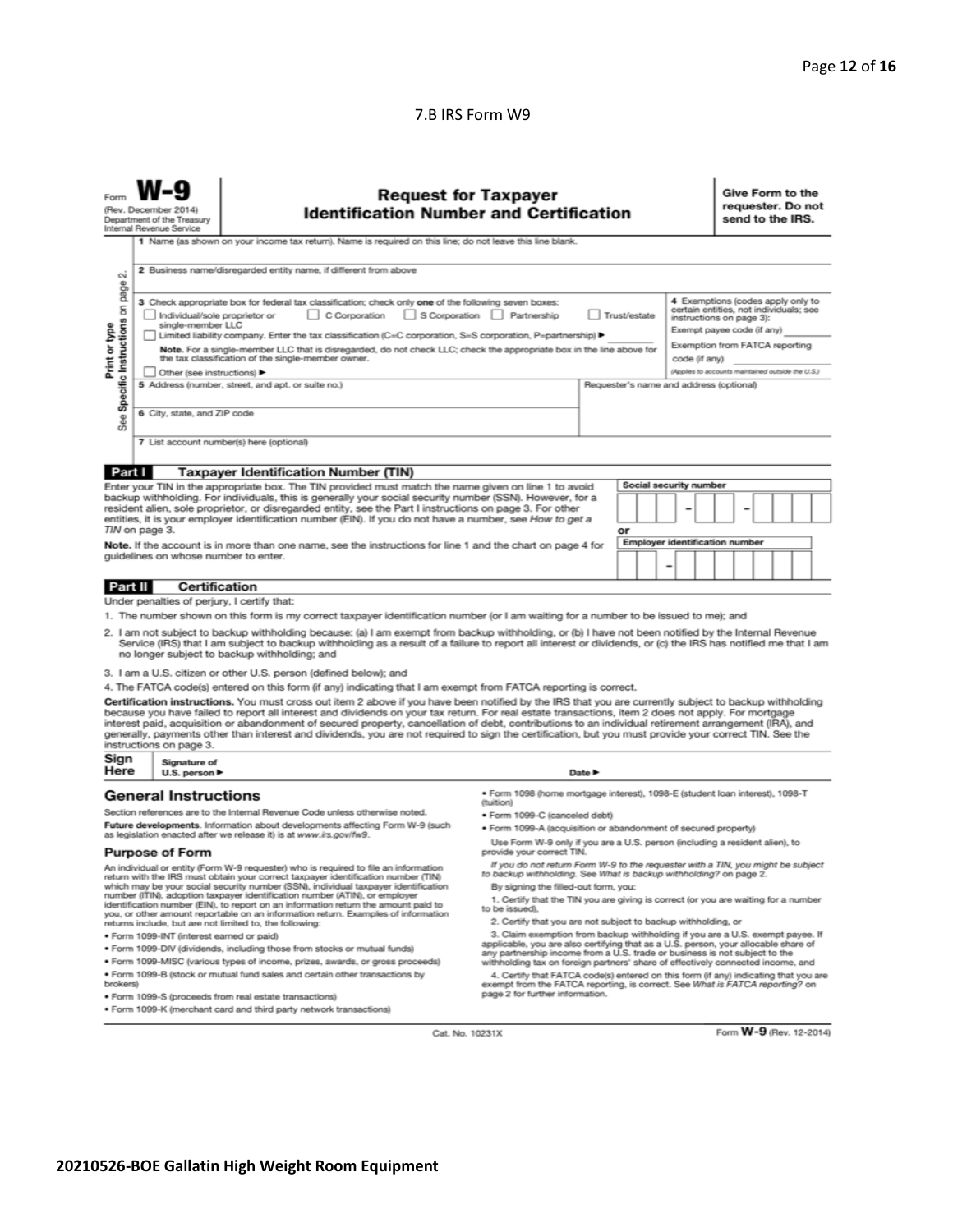#### **ATTACHMENT 7.C – Attestation Re Personnel**

# **ATTESTATION RE PERSONNEL USED IN CONTRACT PERFORMANCE**

| CONTRACTOR LEGAL ENTITY NAME:                                          |  |
|------------------------------------------------------------------------|--|
| FEDERAL EMPLOYER IDENTIFICATION NUMBER:<br>(or Social Security Number) |  |

**The Contractor, identified above, does hereby attest, certify, warrant and assure that the Contractor shall not knowingly utilize the services of an illegal immigrant in the performance of this Contract and shall not knowingly utilize the services of any subcontractor who will utilize the services of an illegal immigrant in the performance of this Contract, T.C.A. § 12-3-309.**

SIGNATURE & DATE:

*NOTICE: This attestation MUST be signed by an individual empowered to contractually bind the Contractor.*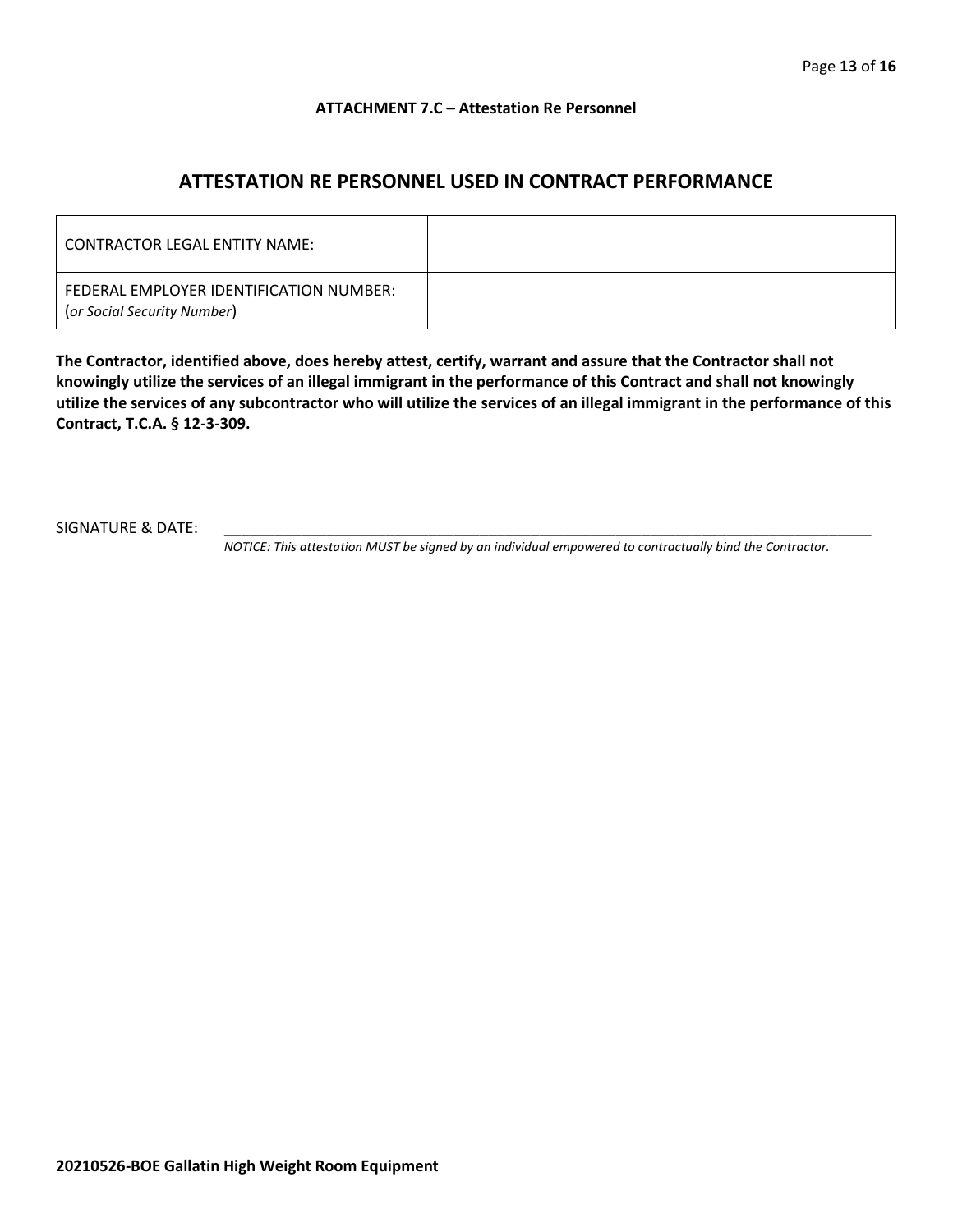#### **ATTACHMENT 7.D – Standard Terms & Conditions SUMNER COUNTY BOARD OF EDUCATION (SCS)**

#### **1. PREPARATION AND SUBMISSION OF BID.**

- **a.** Failure to examine any drawings**,** specifications, or instructions will be at the proposer's risk. Any deviation from the stated terms, conditions and specifications must be coordinated with and approved in writing by the SCS Purchasing Supervisor.
- **b.** RFP/ITB SUBMITTAL / SIGNATURE: Proposal shall give the full name and business address of the bidder. If the proposer is a corporation, the name shall be stated as it is in the corporate charter. Proposals must be signed in ink by the proposer's authorized agent. Unsigned proposals will be rejected. Proposals are to be sealed and the outside of the envelope is to reference the RFP/ITB number. The person signing the proposal must show their title, and if requested by the institution, must furnish satisfactory proof of his or her authority to bind his or her company in contract. Proposer understands that by submitting a proposal with an authorized signature, it shall constitute an offer to SCS. Proposals must be typewritten or in ink; otherwise they may not be considered. Purchase orders will be issued to the firm name appearing on the W9. Electronic submissions via email, fax, etc. shall not be accepted.
- **c.** SCS is not responsible for any costs incurred by any vendor pursuant to the RFP/ITB. The vendor shall be responsible for all costs incurred in connection with the preparation and submission of its proposal.
- **d.** All proposers must be in compliance with T.C.A. § 62-6-119 at the time of proposal submission and provide evidence of compliance with the applicable provisions of the chapter before such proposal may be considered.
- **e.** Proposals are to be received in the location designated in the RFP/ITB no later than the specified date and time. Late submissions will NOT be opened or considered.
- **f.** No erasures permitted. Errors may be crossed out and corrections printed in ink or typewritten adjacent to error and must be initialed in ink by person signing the proposal.
- **g.** Specifications: Reference to available specifications shall be sufficient to make the terms of the specifications binding on the proposer. The use of the name of a manufacturer, or any special brand or make in describing an item does not restrict the proposer to that manufacturer or specific article, unless specifically stated. Comparable products of other manufacturers will be considered if proof of compatibility is contained in the proposal. Proposers are required to notify SCSs Purchasing Supervisor whenever specifications/procedures are not perceived to be fair and open. The articles on which the proposal is submitted must be equal or superior to that specified. Informative and Descriptive Literature: The proposer must show brand or trade names of the articles proposed, when applicable. It shall be the responsibility of the proposer, including proposer's whose product is referenced, to furnish with the proposer such specifications, catalog pages, brochures or other data as will provide an adequate basis for determining the quality and functional capabilities of the product offered. Failure to provide this data may be considered valid justification for rejection of proposer.
- **h.** Samples: Samples of items when called for, must be furnished free of expense, and if not destroyed will, upon proposer's request within ten (10) days of RFP/ITB opening, be returned at the proposer's expense. Each sample must be labeled with the proposer's name, manufacturer's brand name and number, RFP/ITB number and item reference.
- **i.** Time of Performance: The number of calendar days in which delivery is to be made after receipt of order shall be stated in the RFP/ITB and may be a factor in making an award, price notwithstanding. If no delivery time is stated in the bid, bidder agrees that delivery is to be made within two weeks (10 business days) of order.
- **j.** Transportation and delivery charges should be included in the price and be fully prepaid by the vendor to the destination specified in the RFP/ITB. Proposal prices shall include delivery of all items F.O.B. destination.
- **k.** New materials and supplies must be delivered unless otherwise specifically stated in the RFP/ITB.
- **l.** Alternate/multiple bids will not be considered unless specifically called for in the RFP/ITB.
- **m.** Only proposals submitted on RFP/ITB forms furnished by SCS will be considered.
- **n.** By signing this RFP/ITB where indicated, the proposer agrees to strictly abide by all applicable local, state and federal statutes and regulations. The proposer further certifies that this proposer is made without collusion or fraud.
- **o.** Error in Proposal. In case of error in the extension of prices in the proposal, the unit price will govern. Late submissions will NOT be opened or considered. Proposers are cautioned to verify their proposals before submission, as amendments received after the RFP/ITB deadline will not be considered. No proposals shall be altered, amended or withdrawn after opening. After proposal opening, a proposer may withdraw a proposal only when there is obvious clerical error such as a misplaced decimal point, or when enforcement of the proposal would impose unconscionable hardship due to an error in the proposal resulting in a quotation substantially below the other proposals received. Proposal withdrawals will be considered only upon written request of the proposer.
- **2. OPEN RECORDS.** In order to comply with the provisions of the Tennessee Open Records Act, all proposals will be publicly opened and are subject to public inspection after the award upon written request. Proposers may be present at RFP/ITB opening. Summary information will be posted the SCS website, www.sumnerschools.org under the Invitation to Bid link.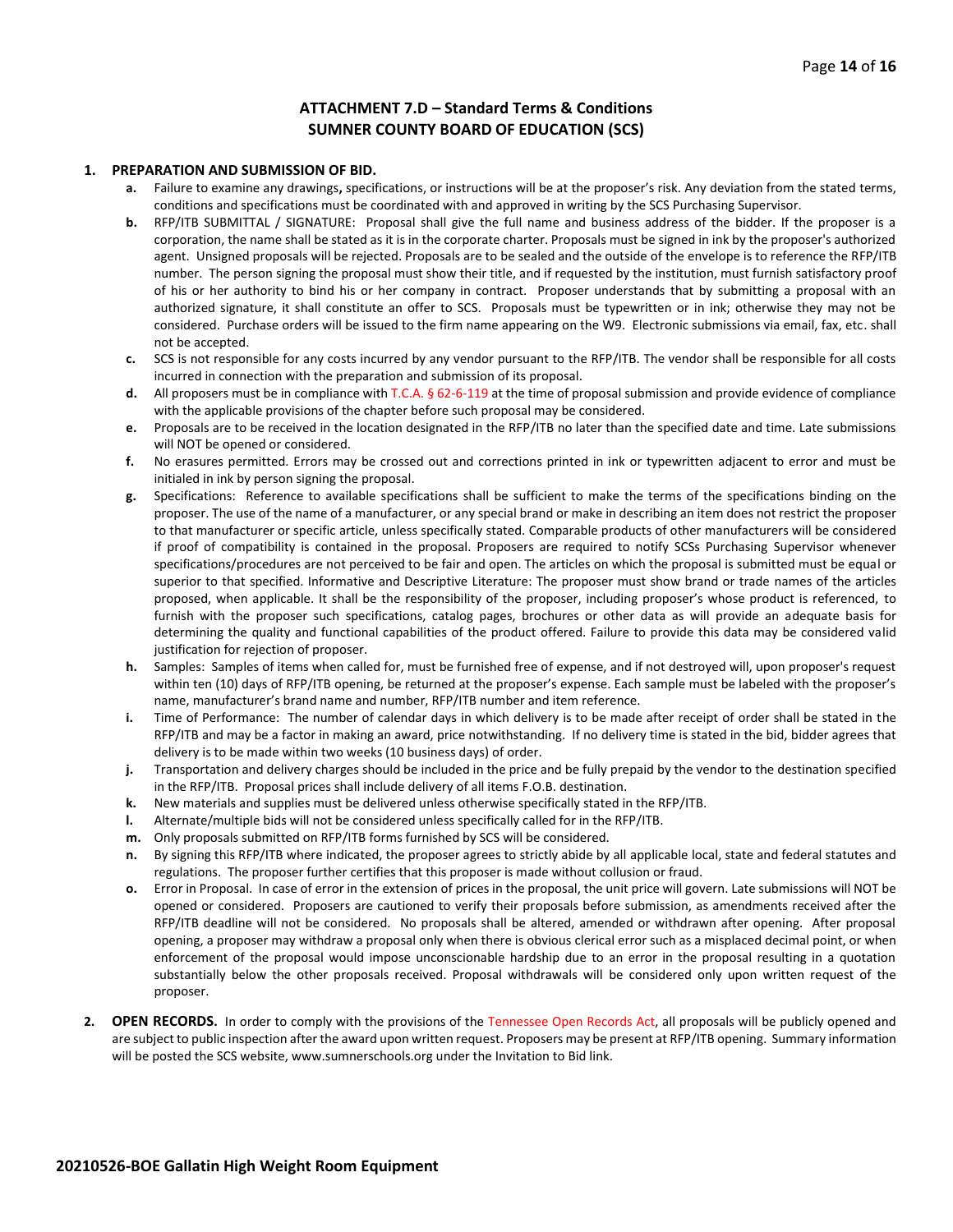- **3. ACCEPTANCE AND AWARD.** SCS reserves the right to reject any and all proposals and to waive any informality in proposals and, unless otherwise specified by the proposer to accept any item in the proposal. Action to reject all proposals shall be taken for unreasonably high prices, errors in the proposal documents, cessation of need, unavailability of funds, or any other reason approved by SCS.
	- **a.** Contracts and purchases will be made with the lowest, responsive, responsible, qualified proposer. The quality of the articles to be supplied, their conformity with the specifications, their suitability to the requirements of the Institution, cash discount offered, and the delivery terms will be taken into consideration.
	- **b.** Any deviation from these stated terms, specifications and conditions must be coordinated with and approved in writing by the Purchasing Supervisor.
	- **c.** Prices quoted on the response (if any) are to be considered firm and binding until the said equipment, supplies or services are in the possession of SCS.
	- **d.** SCS reserves the right to order more or less than the quantity listed in the proposal.
	- **e.** If a proposer fails to state a time within which a proposal must be accepted, it is understood and agreed that SCS shall have ninety (90) days to accept.
	- **f.** No purchase or contract is authorized or valid until the issuance of a SCS purchase order in accordance with SCS policy. No SCS employee is authorized to purchase equipment, supplies or services prior to the issuance of such a purchase order.
	- **g.** The contract may not be assigned without written SCS consent.
	- **h.** If the appropriate space is marked on the RFP/ITB, other Institutions (such as State, Local and/or Public Agencies) may purchase off the contract during the same period as SCS.
	- **i.** The awarded proposer will be required to post a performance and payment bond in the amount of 25% of the contract price if it exceeds \$100,000 as stated by T.C.A. §12-4-201.
	- **j.** If the project cost is in excess of \$25,000 a performance bond must be secured by the requesting part in an amount equal to the market improvement value.
	- **k.** By submission of this bid and signature thereof, the Bidder acknowledges compliance with the provisions of Public Chapter No. 587 / Senate Bill No. 2048 (Employee Background Check). The Bidder further agrees to submit a formal certification thereof prior to commencing work.
- **4. PAYMENT**. Payment terms must be specified in the proposal, including any discounts for early payment. Partial payments will not be approved unless justification for such payment can be shown. Terms will be NET 30 days. Payment will not be made until the conditions and specifications of the RFP/ITB are inspected and approved as conforming by persons appointed by SCS.
- **5. DEFAULT OF SELECTED VENDOR.** In case of vendor default, SCS may procure the articles or services from other sources and hold the defaulting vendor responsible for any resulting cost. If the awarded vendor violates any terms of their response, the contract, SCS policy or any law, they may be disqualified from proposing for a period of two years for minor violations or longer for major violations. Proposals from disqualified proposers will not be accepted during the period of disqualification.
- **6. INSPECTION OF PURCHASES.** Articles received which are not equivalent will not be accepted and will be picked up by the vendor or returned to vendor, shipping charges collect. SCS shall have a reasonable period in which to inspect and accept or reject materials without liability. If necessity requires SCS to use nonconforming materials, an appropriate reduction in payment may be made.
- **7. TAXES.** SCS is tax exempt; do not include taxes in quotation. Vendors making improvements or additions to or performing repair work on real property for SCS are liable for any applicable sales or use tax on tangible personal property used in connection with the contract or furnished to vendors by the state for use under the contract.
- **8. NONDISCRIMINATION.** SCS is an equal opportunity employer. SCS and bidder agree to comply with Titles VI and VII of the Civil Rights Act of 1964, Title IX of the Education Amendments of 1972, Section 504 of the Rehabilitation Act of 1973, Executive Order 11,246, the Americans with Disabilities Act of 1990, if applicable, and the related regulations to each. Each party assures that it will not discriminate against any individual including, but not limited to employees or applicants for employment and/or students, because of race, religion, creed, color, sex, age, disability, veteran status or national origin. In the event that any claims should arise with regards to violations of any such local, state or federal law, statues, rule or regulations, the vendor will indemnify and hold SCS harmless for any damages, including court costs or attorney fees, which might be incurred.
- **9. PROHIBITIONS/NO VENDOR CONTRACT FORM.** Acceptance of gifts from vendors is prohibited. T.C.A. §12-4-106. The contract documents for purchase under this RFP/ITB shall consist of the successful proposer's bid and SCSs purchase order. The proposer may request exceptions to terms and conditions and/or request SCS to accept other terms and conditions by means of subsequent documents such as invoices, warranty agreements, license agreements, etc. All subsequent documents shall be open to revision for impermissible language. SCS reserves the right to render the proposal unresponsive and subject the proposal to rejection if successful terms cannot be negotiated.